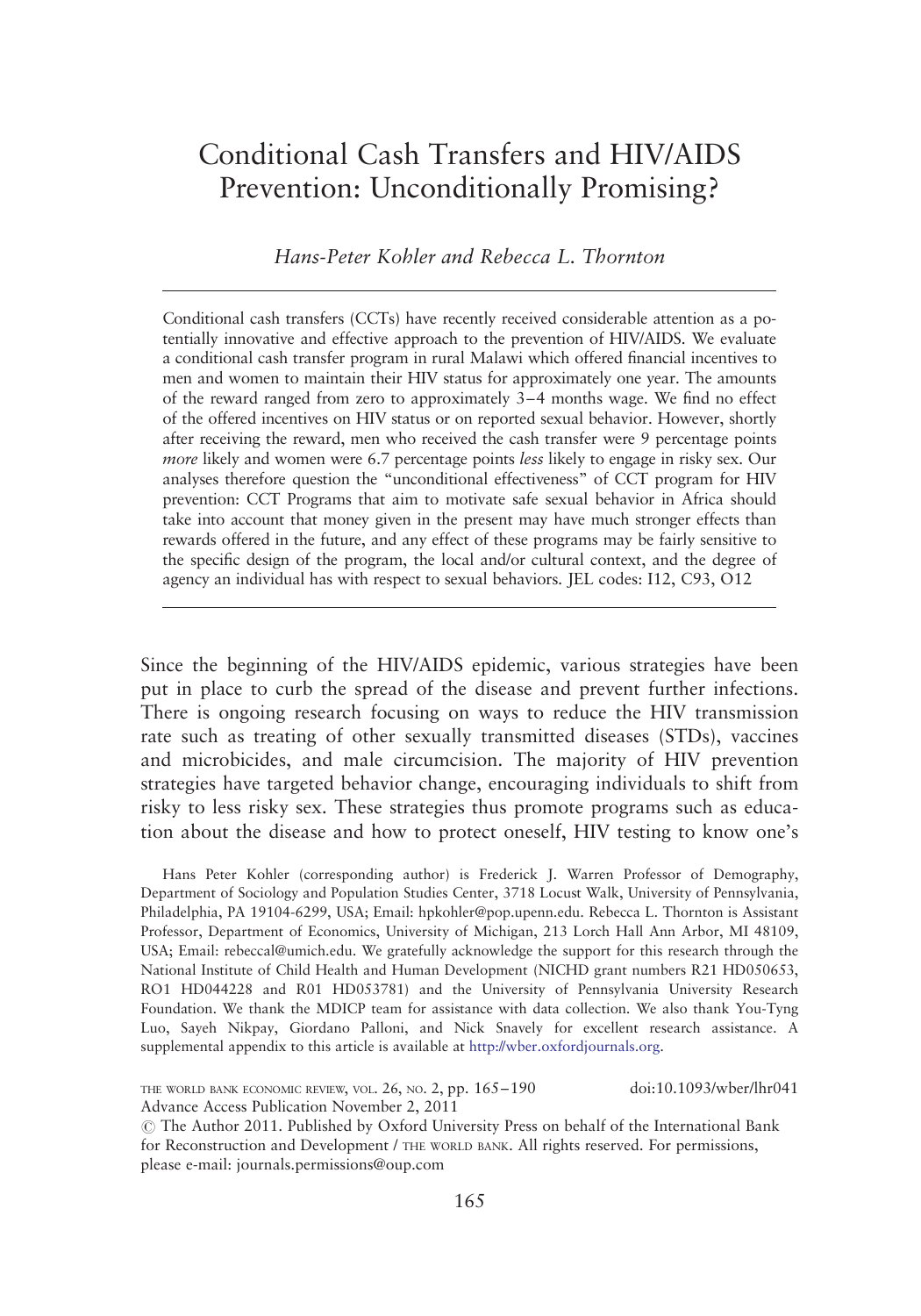own or one's partner's status, condom promotion, community, peer, and faithbased group advocacy, HIV destigmatization campaigns, better negotiation of risk such as through condom use or partner selection, and the promotion of abstinence programs (for an in-depth review, see [Bertozzi and others 2006\)](#page-22-0). However, despite these prevention efforts, evidence of dramatic behavior changes as a response to these programs in Africa is controversial, and no single intervention has emerged as an established approach (McCoy and others  $2010$ ).<sup>1</sup>

This paper evaluates a new HIV prevention strategy: offering financial incentives for individuals to maintain their HIV status. Conditional cash transfers (CCTs) have been found to be effective in a variety of settings [\(Fiszbein and](#page-23-0) [Schady 2009\)](#page-23-0). In the developing world, some of the most well known CCTs have involved incentives for households, parents, or children to engage in healthy behavior or to increase schooling attainment/performance. Important examples include Oportunidades (Progresa) in Mexico ([Levy 2006](#page-24-0); [Lindert](#page-24-0) [and others 2006](#page-24-0)), the Bolsa Escola Program in Brazil [\(de Janvry and others](#page-22-0) [2005](#page-22-0); [World Bank 2001](#page-25-0)), the Red de Proteccion Social program in Nicaragua [\(Maluccio and Flores 2005\)](#page-24-0), as well as smaller programs in other developing countries ([de Janvry and Sadoulet 2006;](#page-22-0) [Lagarde and others 2007](#page-23-0)). In developed countries, CCTs have also focused on specific health behavior such as stopping smoking (Giné [and others 2009](#page-23-0); [Volpp and others 2009\)](#page-24-0), losing weight ([Charness and Gneezy 2009](#page-22-0); [Volpp and others 2008a](#page-24-0)), or taking medicine [\(Volpp and others 2008b\)](#page-24-0). Until recently, there have been no programs that directly incentivized individuals to stay free of sexually transmitted diseases, although several such programs are currently underway, including a program that gave financial rewards for testing negative for non HIV sexually transmitted diseases every few months in Tanzania (RESPECT) ([deWalque and](#page-23-0) [others 2011](#page-23-0); [World Bank 2010b\)](#page-25-0),<sup>2</sup> and a program for adolescents in Mexico [\(Galarraga and Gertler 2010\)](#page-23-0). Another program in Malawi found that conditional and unconditional cash transfers for adolescent girls were associated with lower rates of marriage ([Baird and others 2010](#page-22-0)) and HIV ([World Bank](#page-25-0) [2010a](#page-25-0)). Recent press releases have heralded these conditional cash incentive programs as potentially promising and innovative approaches to HIV/AIDS prevention. The UC Berkeley news release about the RESPECT program, for example, begins, "Giving out cash can be an effective tool in combating sexually transmitted infections in rural Africa" ([Yang 2010](#page-25-0)), and this promise of CCT programs for HIV/AIDS infection has been widely reported in the media [\(Dugger 2010;](#page-23-0) [Jack 2010;](#page-23-0) [Over 2010;](#page-24-0) [World Bank 2010a](#page-25-0)).

Our analyses question the "unconditional effectiveness" of such CCT programs for HIV prevention. In particular, CCT programs that aim to motivate

<sup>1.</sup> One exception to this may be male circumcision, however, roll-out of these services has been slow.

<sup>2.</sup> Because the complete manuscript of the [de Walque and others \(2011\)](#page-23-0) study is under embargo, it cannot be cited and/or discussed in detail at this time, therefore, we limit our discussion of this study to information that is *currently* publicly available.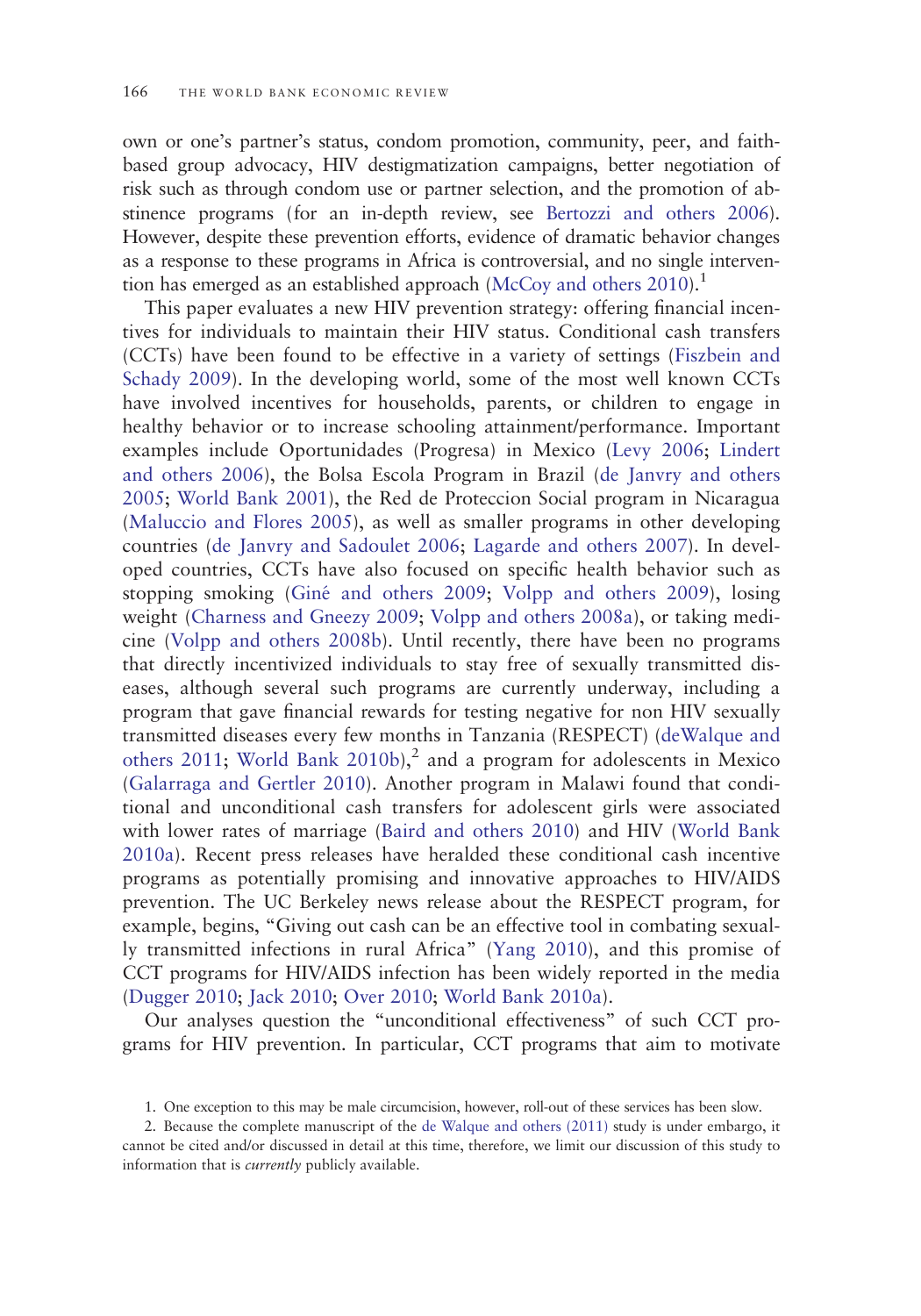safe sexual behavior in Africa need to take into account that money given in the present may have much stronger effects than rewards in the future, and any effect of these programs may be fairly sensitive to the specific design of the program, the local and/or cultural context, and the degree of agency individuals have with respect to sexual behaviors. We derive this conclusion from an evaluation of a conditional cash transfer program that was implemented in 2006 in rural Malawi. In 2006, approximately 1,300 men and women were tested for HIV. They were then offered financial incentives of random amounts ranging from zero to values worth approximately four month's wages if they maintained their HIV status for approximately one year. Throughout the year, respondents were asked about their sexual behavior three times, through interviewer-administered sexual diaries. Respondents were then tested for HIV, and financial incentives were awarded based on whether they had maintained their HIV status. After the second round of testing, the incentives program stopped.

Using the randomized design, we evaluate the effects of being offered an incentive on reported sexual activity and condom use before the second round of HIV testing. We find no statistical difference in reported behavior between those offered incentives and those who were not over three rounds of data.<sup>3</sup> In addition, there were no differential effects by time of the survey, gender, education, expectations, or measures of female empowerment of our respondents.

One important aspect to consider in interpreting our results is whether we should have expected financial rewards to affect changes in sexual behavior at all. Outside of an incentives program, if individuals rationally maximize their lifetime utility, they should optimally choose how much risky or safe sex to engage in. Individuals facing higher risks of infection should adjust their behav-ior to substitute towards safer sex ([Oster 2007;](#page-24-0) [Philipson and Posner 1995](#page-24-0)).<sup>4</sup> Given that there is no cure for HIV, the cost of infection is high, and would be arguably much higher than the four months' wage offered through the incentives program. On the other hand, there is a growing body of both theoretical and empirical literature in which individuals are hyperbolic, have difficulty with commitment, have addictive behaviors, substantially *underestimate their* survival probabilities and *overestimate* their probabilities of being

3. It is important to note that our evaluation measures self-reported sexual behavior in response to the incentive. If those who were offered incentives were more likely to overstate safe sexual behavior, our estimates would overstate the true program effects and would thus represent upper-bounds. Since our study documents mostly the absence of any effects of the incentive program, our conclusions are conservative and not sensitive to the most likely form of misreporting in which those who were offered incentives were more likely to overstate safe sexual behavior. On the other hand, other research has documented that self-reported sexual behavior does strongly correlate with HIV status and that use of ACASI computer methods of interviewing may not have large effects on the results ([Mensch and others](#page-24-0) [2008\)](#page-24-0).

4. There are, however, a variety of potential non-behavioral reasons for the lack of behavioral change in response to the AIDS epidemic, such as lack of information (about how to prevent infection), poverty or high mortality rates from other diseases (i.e., lower life-time earnings), or lack of bargaining power (i.e., to suggest condom use or abstinence).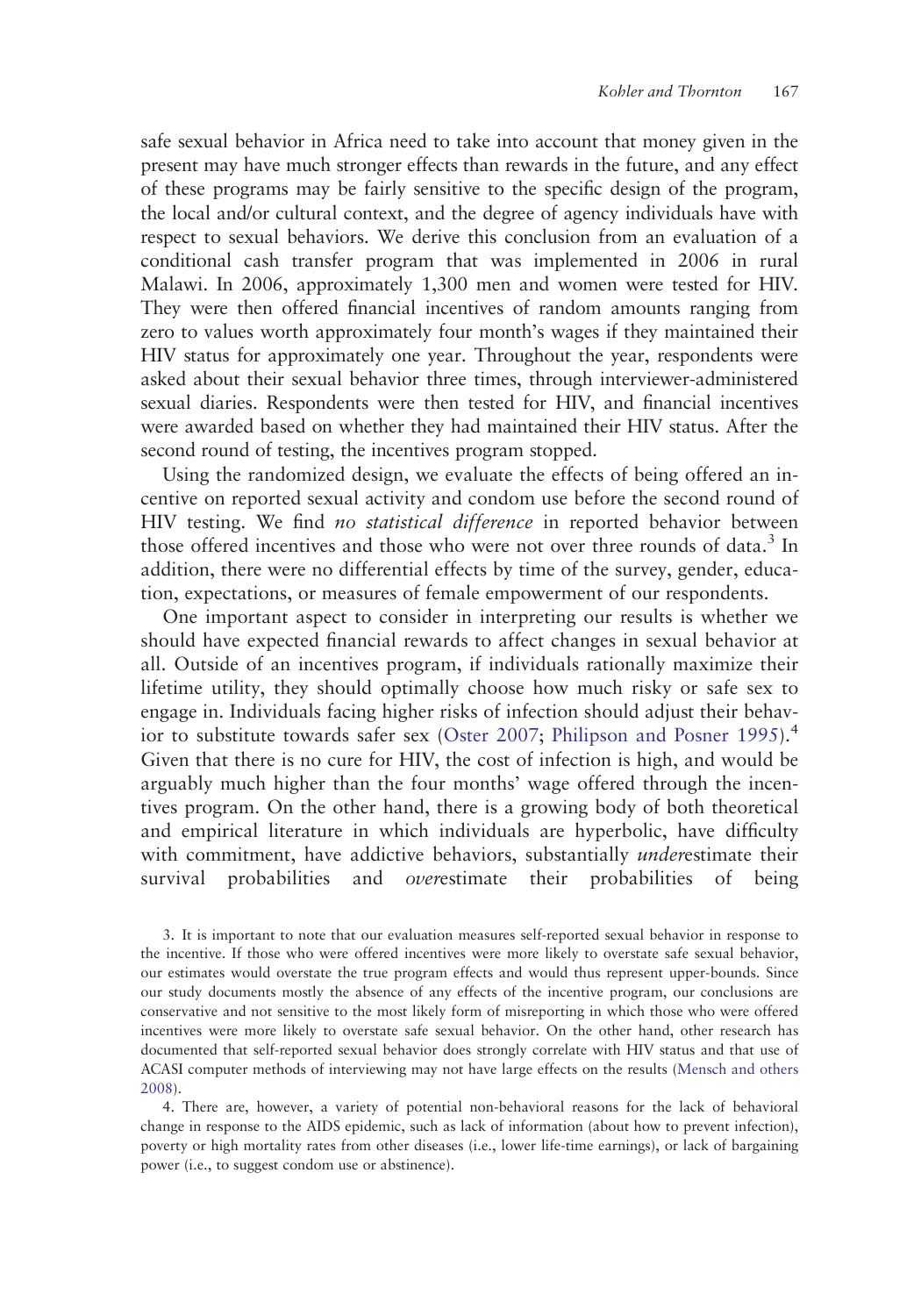HIV-positive, and/or fail to adequately update subjective assessments of their HIV status in response to new information such as HIV test results. $5$  The insights from behavioral economics are important for the evaluation of CCT programs as individuals who want to abstain from having sex or want to use a condom trade off sexual pleasure in the present for future lifetime utility and possible rewards received through CCT programs. If individuals place a higher value on the present, then offering cash incentives could help increase the short-term benefits of engaging in safe sex in the present.

There are two other recent studies similar to ours. First, a similar program was implemented in Tanzania (RESPECT study) that randomly offered cash incentives to participants every four months (either 10 U.S. dollars or 20 U.S. dollars) for remaining free of a set of curable sexually transmitted infections, including chlamydia, gonorrhea and syphilis ([de Walque and others 2011](#page-23-0); [World](#page-25-0) [Bank 2010b](#page-25-0)). In that program, at the end of the trial period, 9 percent of participants eligible for the highest incentive amount tested positive for curable infections compared to 12 percent among the control group. These results thus suggest that enrollees in this program who were offered a US\$20 incentive experienced a 25 percent lower STI prevalence than the control group enrollees after one year [\(deWalque and others 2011;](#page-23-0) [Yang 2010\)](#page-25-0). A second study in Malawi randomly offered girls and their parents approximately 15 U.S. dollars each month if the girls attended school regularly as well as additional payments for school fees (given either to the school or the girl herself) as well as compensation equivalent to the cost of school fees for some of the girls [\(Baird and](#page-22-0) [others 2010\)](#page-22-0). A year later, girls offered the incentives were 6 percentage points more likely to be in school, as well as less likely to be infected with HIV (1.2 percent versus the control group's 3 percent) [\(World Bank 2010b\)](#page-25-0).

In these cases there are some notable differences and similarities with the program we evaluate in this paper. A first difference is that the amount of cash offered in both programs were substantially larger in both cases. In the Tanzania project, the amount of cash offered mattered for their results *within* the study: the group eligible for the lower incentives had the same infection rate as the control group that was offered no payments. A second difference is that in the Tanzania case, any participant who tested positive for an STI during the study received free medical treatment throughout the program. To the extent that the incentive was offered for treatable STIs, obtaining outside treatment could have biased results towards finding effects on STIs. In the Malawi case, participants either received money with no conditions or received money if they attended school a certain percentage of days; the amount of money that participants and their families received was substantially higher as well.

<sup>5.</sup> See for instance [Anglewicz and Kohler \(2009\)](#page-22-0); [Delavande and Kohler \(2009,](#page-23-0) [forthcoming](#page-23-0)); [Fudenberg and Levine \(2006\);](#page-23-0) [Gul and Pesendorfer \(2001,](#page-23-0) [2004](#page-23-0)); [Laibson \(1997\)](#page-23-0) and [O'Donoghue and](#page-24-0) [Rabin \(1999](#page-24-0), [2001\)](#page-24-0). Research on addiction or self-control include [Bernheim and Rangel \(2004\);](#page-22-0) [Gruber](#page-23-0) [and Koszegi \(2001\)](#page-23-0) and [Gul and Pesendorfer \(2007\).](#page-23-0)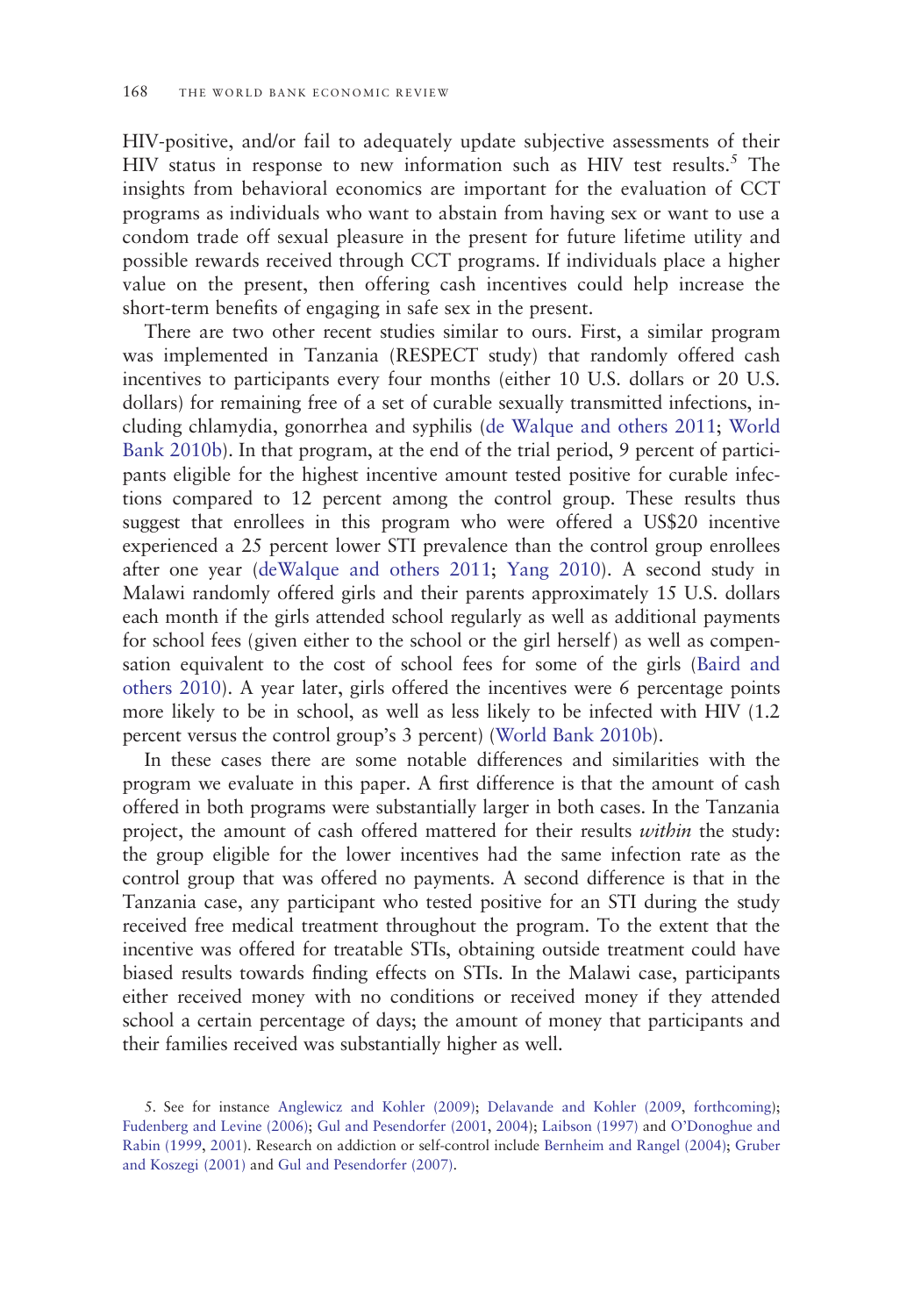In the case of the Malawi Incentive Program that is evaluated in the present paper, the failure of the monetary incentive to motivate behavior change may be due to a number of different factors that may be context or program specific. Rural men and women in Malawi may be less likely to respond to financial incentives than higher risk individuals such as urban men and women or individuals who are not in stable marital relationships. It may also be that the amount of money was too small to induce a change in behavior. Other possibilities are that the offer of the financial reward one year in the future was too far away from the present to overcome hyperbolic discounting, or that there were concerns by respondents about the creditability of receiving the incentive payment in about one year conditional on their HIV status.<sup>6</sup> In the cases where these particular aspects are important for respondents, conditional incentive payments may not affect short term decisions to engage in safer sexual behavior. These issues are therefore important in thinking through the design of future programs.

Although the conditional offer of money had no impact on reported sexual behavior, we find large effects of receiving money approximately one week after the second (and final) round of HIV testing when the incentive program had ceased. Men who received the money were 12.3 percentage points more likely to have vaginal sex and had approximately 0.5 days more of sex. While they were 5 percentage points more likely to report using a condom, overall there was a 9 percentage point net increase in risky sex. On the other hand, women were 6.7 percentage points less likely to have engaged in risky sex, a result that is driven by abstinence rather than increased condom use. The findings of the response to receiving the monetary transfer provide further evidence that money matters and can be protective for women. This finding also may have important implications for future CCTs offering financial incentives over time based on sexual behavior or STI status. In particular, the total effect of money may include two potentially asymmetric effects of the incentive offer and the direct effect of money itself. Importantly, the fact that we find no significant impact cautions policymakers to take care in considering CCT programs as a panacea for the HIV epidemic.

This paper proceeds as follows: Section I describes the experimental design and the data, and Section II discusses our empirical estimation strategy. Section

6. While we do not have direct evidence, we perceive that the creditability of the promise of a conditional cash transfer one year in the future was relatively high in our project for several reasons. First, the MDICP project has been interviewing respondents in the study villages since 1998, and in many cases, respondents of the Malawi Incentive Project were themselves or had relatives who had been interviewed by the project since 1998. Moreover, during the one year period relevant for the CCT payments, the respondents were visited three times as part of the collection of sexual diaries that are described in more detail below. These repeated visits reminded respondents of their participation in the Malawi Incentive Project and signaled to the respondents the ongoing commitment of the project to the conditional incentive payments at the end of the study period. This is also related to a paper that finds evidence in an experiment that a large proportion of Malawian farmers are time inconsistent (Giné and [others 2010](#page-23-0)).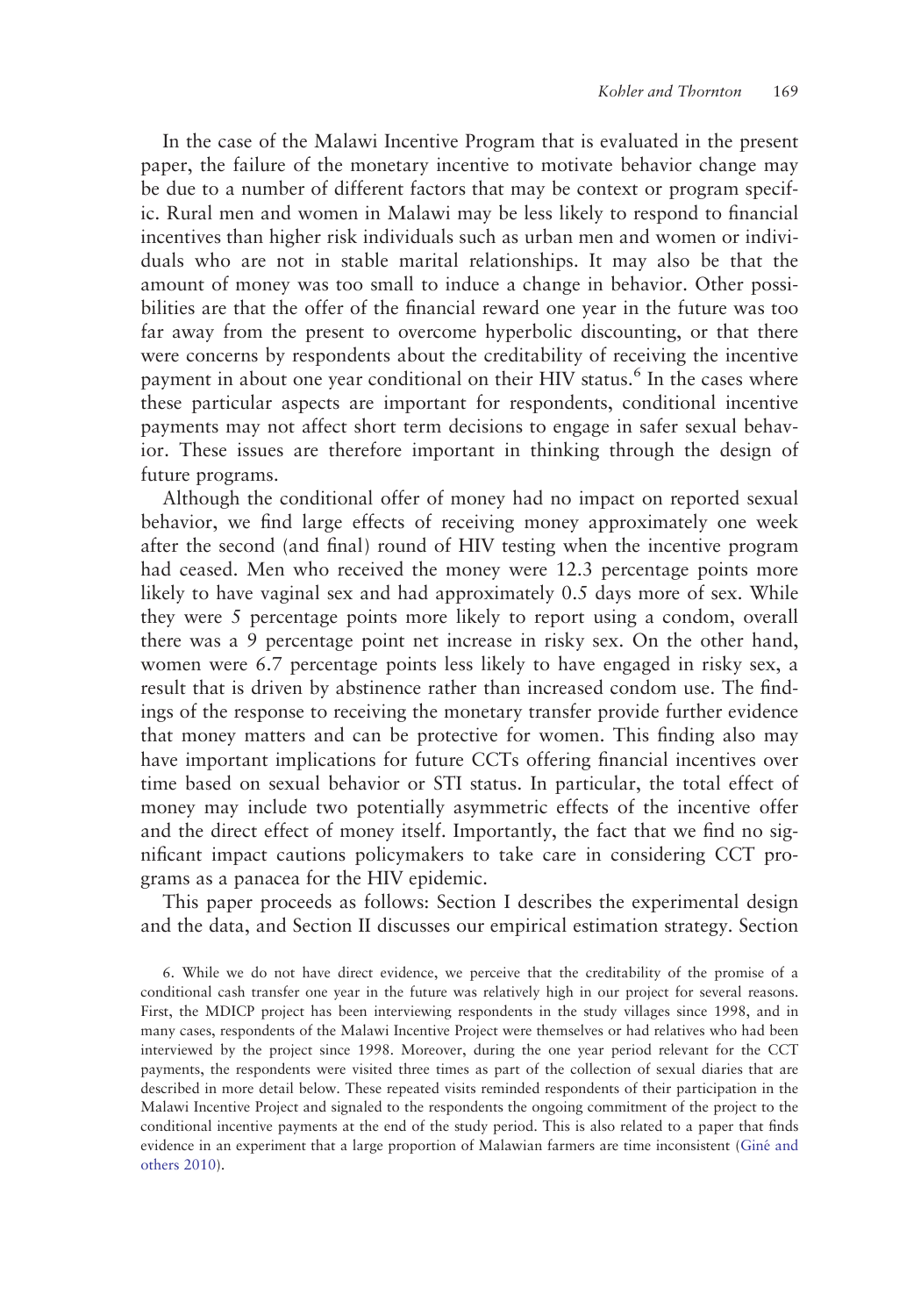III presents the estimates of the offered cash incentives on sexual behavior. Section IV presents the effects of receiving the cash reward on sexual behavior. Section V concludes.

#### I. MALAWI INCENTIVES PROJECT

# Sample and Survey Data

The Malawi Incentives Project builds upon the Malawi Diffusion and Ideational Change Project (MDICP), a longitudinal study of men and women in three districts of rural Malawi. The original respondents in the MDICP study were randomly selected from 125 villages in 1998 and included evermarried women and their husbands; these individuals were reinterviewed in 2001. In 2004, an additional sample of randomly selected adolescent men and women (ages 14–24) from the same villages was added to the original sample. Each respondent in the original MDICP sample or in the adolescent refresher sample was eligible to be reinterviewed in 2006. It is important to note that while the respondents were representative at the time of the original sampling, some respondents attrited at each subsequent survey wave. During the surveys in 2004 and 2006, a separate team of nurses offered respondents free tests for HIV through either oral swabs (in 2004) or rapid tests (in 2006) [\(Anglewicz](#page-22-0) [and others 2009;](#page-22-0) [Obare and others 2009](#page-24-0)). We do not utilize the panel data from earlier waves of the study, but rather focus on a subsample of respondents who were interviewed and accepted an HIV test in 2006.

Appendix S.1, available in the online supplemental materials for this article at <http://wber.oxfordjournals.org>, presents a timeline of the incentives program. During the 2006 testing of the MDICP respondents, 92 percent of the respondents who were offered an HIV test accepted the test. Among these respondents, the HIV prevalence rate was 9.2 percent. To enroll individuals into the Malawi Incentives Project, we randomly selected respondents from the 2006 MDICP survey, with a higher weight on HIV discordant couples (from their 2004 and 2006 HIV results). Of those who were tested for HIV in 2006, a total of 1,402 individuals were invited to participate in the incentives project. Those individuals were approached one to two months after the 2006 survey and HIV testing. A total of 1,307 (or 93 percent) were enrolled into the incentives program.

Table [1](#page-6-0) presents summary statistics for the 1,307 individuals analyzed in this paper. 45 percent are male, with an average age of 36 years. The majority, 84 percent, were married. The sample is essentially rural and consists of individuals engaged in subsistence agriculture. Moreover, HIV for these individuals is a very salient disease. For example, respondents report knowing approximately eight friends who have died from AIDS, and while only 29 percent believe there is some likelihood of a current infection of HIV, 57 percent believe there is a future likelihood of becoming infected.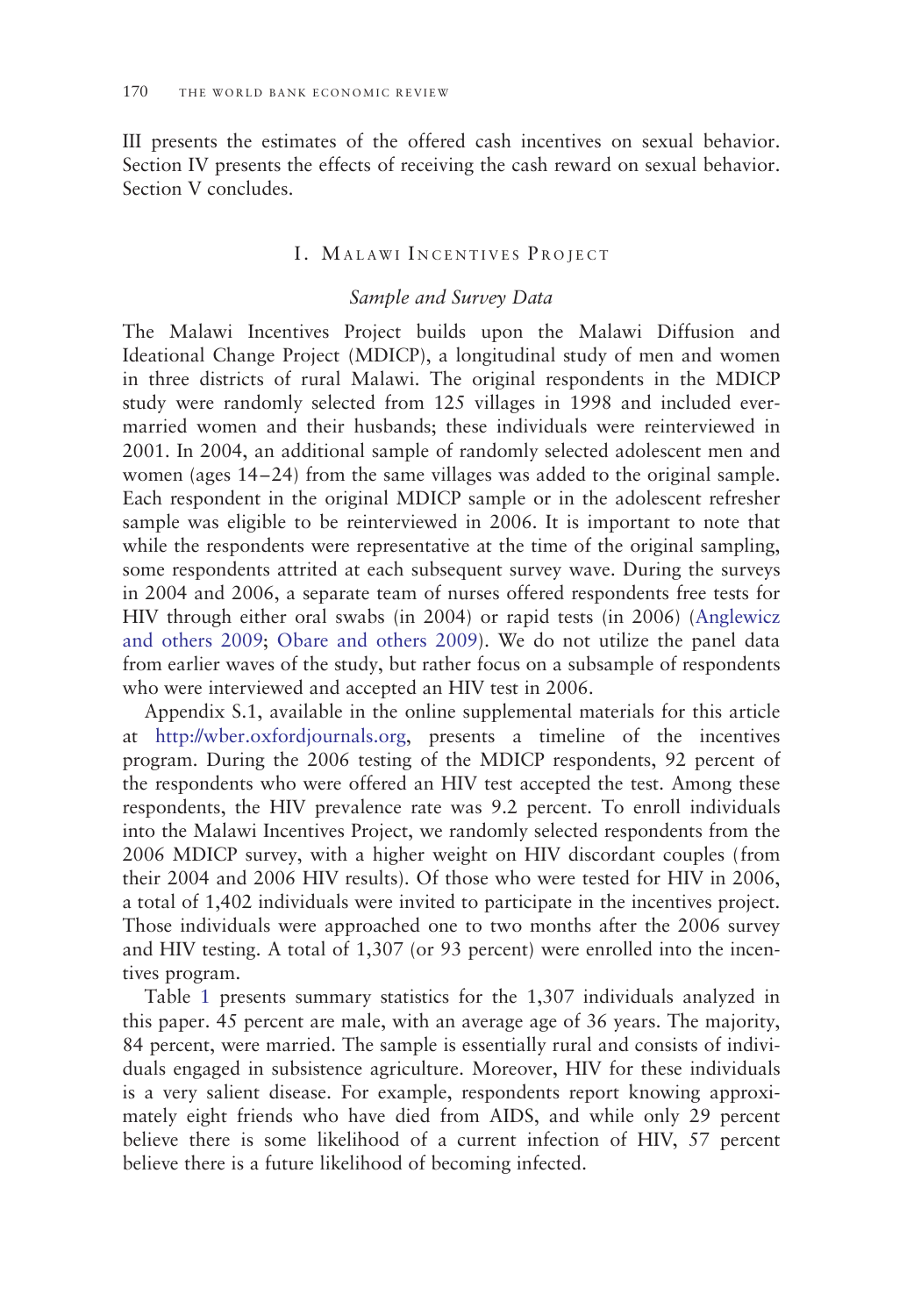|                                            | Mean  | Standard Dev |
|--------------------------------------------|-------|--------------|
|                                            | (1)   | (2)          |
| Male                                       | 0.450 | 0.498        |
| Age                                        | 35.78 | 12.96        |
| Married                                    | 0.838 | 0.369        |
| Expenditures                               | 3130  | 5781         |
| Subjective Health                          | 2.065 | 0.935        |
| Number of lifetime sexual partners         | 3.108 | 3.780        |
| Acceptable to use condom                   | 0.405 | 0.491        |
| Ever used condom with current partner      | 0.263 | 0.440        |
| Fear about HIV                             | 1.593 | 0.752        |
| Number friends died of HIV                 | 8.197 | 8.045        |
| Some likelihood of HIV infection (current) | 0.287 | 0.453        |
| Some likelihood of HIV infection (future)  | 0.566 | 0.496        |
| HIV positive at baseline                   | 0.087 | 0.282        |
| Enrolled as a "couple"                     | 0.238 | 0.426        |

#### <span id="page-6-0"></span>TABLE 1. Summary Statistics

Notes: This table presents baseline summary statistics among 1,307 respondents who participated in the incentives program. Expenditures are measured as household expenditures in the past 3 months (on clothes, schooling, medical expenses, fertilizer, agricultural inputs, and funerals). Subjective health represents self-reported health and was phrased: "In general, would you say your health is: Excellent (1), Very Good (2), Good (3), Fair (4), Poor (5)." Number of lifetime sexual partners includes any partner (long-term or short-term) that the respondent had sex with. Fear about HIV was phrased as: "How worried are you that you might catch HIV/AIDS? Not worried at all (1), Worried a little (2), Worried a lot (3)." Some likelihood of infection was coded one if the respondent answered low, medium, high, or don't know, and zero otherwise. Each variable was measured before incentives were offered.

#### Financial Incentives

At the time of the HIV test in 2006, individuals were randomly selected to be offered HIV counseling as either a couple or as an individual.<sup>7</sup> The majority, 76 percent, of those involved in the incentives project were tested as an individual. One to two months later, each individual was visited to introduce them to the incentives program. Each individual or couple randomly drew a token out of a bag to determine their incentive amount. The incentive amounts included zero, 500 Kwacha (approximately 4 U.S. dollars), or 2,000 Kwacha (approximately 16 U.S. dollars) for an individual, or zero, 1,000 Kwacha, or 4,000 Kwacha (approximately 32 U.S. dollars) for a couple. Each individual was given a voucher for the monetary amount they randomly drew, and was told that they must maintain their HIV status in order to receive the money

<sup>7.</sup> Only married spouses who were both in the MDICP sample were given the chance to have the couples counseling. If both of the spouses agreed to the couple testing, they would both be tested and both learn the HIV results together. If one of the individuals did not consent, then both members of the couple would receive individual counseling, and only learn their own HIV results.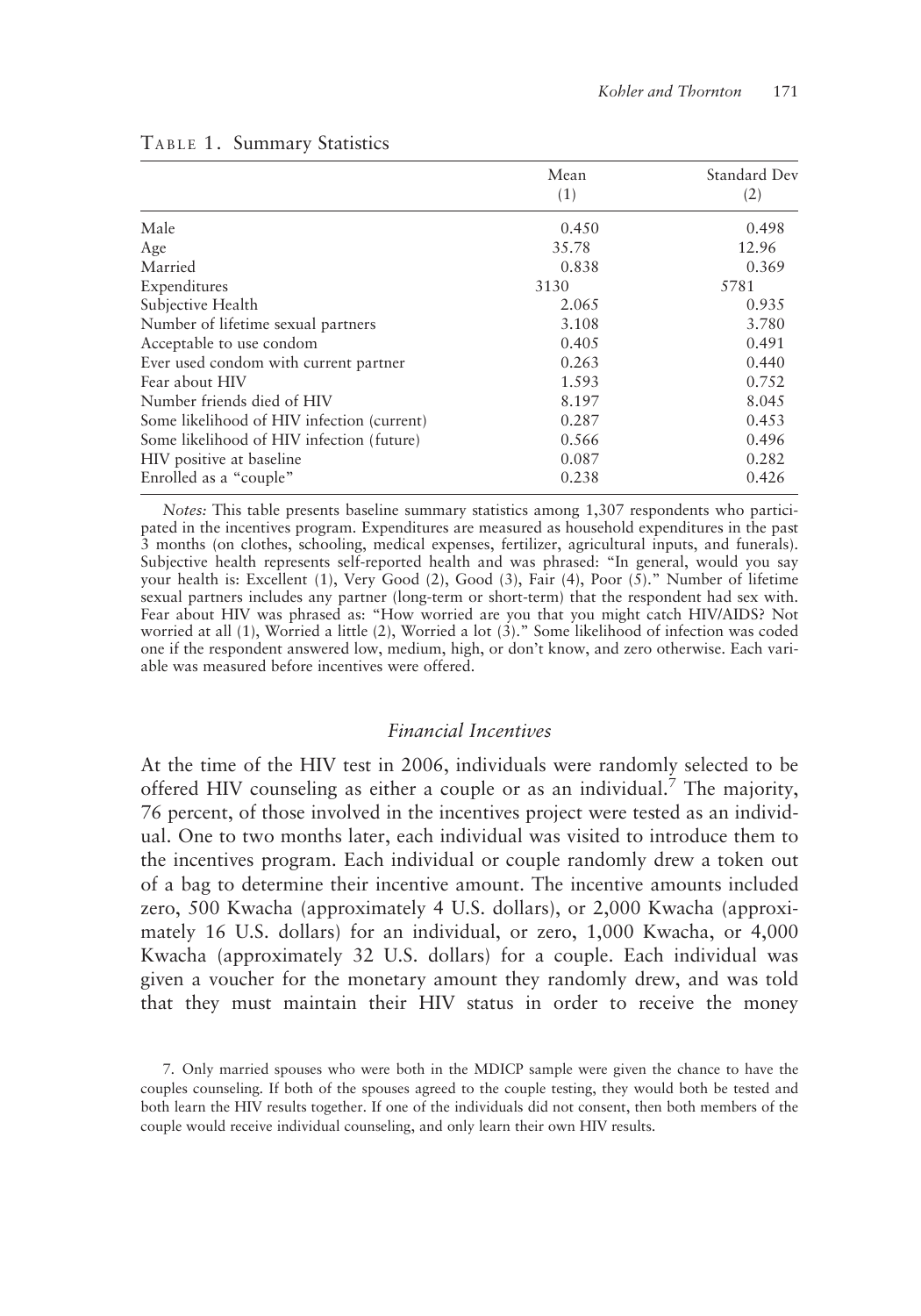approximately one year later.<sup>8</sup> Couples were told that both members of the couple must maintain their HIV status in order for the couple to receive the money.<sup>9</sup> Couples who divorced, separated, or for whom one member was away would receive one half of the couple's incentive after one year if the individual who was tested maintained his/her status. Because of the endogeneity of choice or ability to test as a couple or individual, this paper evaluates the effect of the program on individuals, rather than on the couple as a unit. Results are robust to controlling for the type of testing they received and point estimates change very little (results not shown).

The financial incentives were viewed as a significant amount among respondents. Most of the respondents are subsistence farmers, and based on [Whiteside \(1998\)](#page-24-0), piecework daily rates (ganyu) for farm workers are approximately 20 Kwacha for men and 5 –10 Kwacha for women. Several different experiments in Malawi have found large responses to very small incentive amounts. A program that offered cash incentives to learn their HIV results after testing found that even just 10 Kwacha increased the likelihood of traveling for results by almost 20 percentage points [\(Thornton 2008](#page-24-0)). Another study that randomly offered 30 Kwacha to individuals for a day's work found that 80 percent of individuals showed up for work [\(Goldberg 2010](#page-23-0)).

It is important to note that the financial incentive was not specifically tied to being HIV-negative at the second round of testing. In particular, the sample for the Malawi Incentive Project included HIV-negative persons and HIV-positive persons (including, but not exclusively, respondents who were part of a discordant couple) in order to avoid the possibility that an exclusion from enrollment in the study would signal to outsiders information about a MDICP respondent's HIV status. If an HIV-positive individual was enrolled as an individual (due to a spouse being away, or a spouse not giving consent to couple counseling), he or she would automatically receive the monetary amount at the end of the study (conditional in participating in the final HIV test and survey). In the analysis we only examine the effect of the incentive among those who were HIV-negative at the beginning of the study although results are robust to including HIV-positives (results not shown).

The incentives were distributed between the three levels, across both couples and individuals, with an equal probability of receiving each incentive amount. In practice, the realized (ex-post) distribution of the incentives resulted in 35 percent receiving zero, 32 percent receiving a medium-level incentive, and 33 percent receiving a high-level incentive. The distribution of the incentives given out was roughly identical to the theoretical distribution. We cannot reject that the realized

<sup>8.</sup> Due to logistical issues, the second round of HIV testing was conducted several months after that, approximately 15 months after the first round of testing.

<sup>9.</sup> If the married couple had agreed to the couples' HIV testing, they were offered to be enrolled into the couples' incentive program. All of the respondents who had had individual HIV testing, or those whose partner was away or who refused the couples' incentive program, were offered the individual incentive program.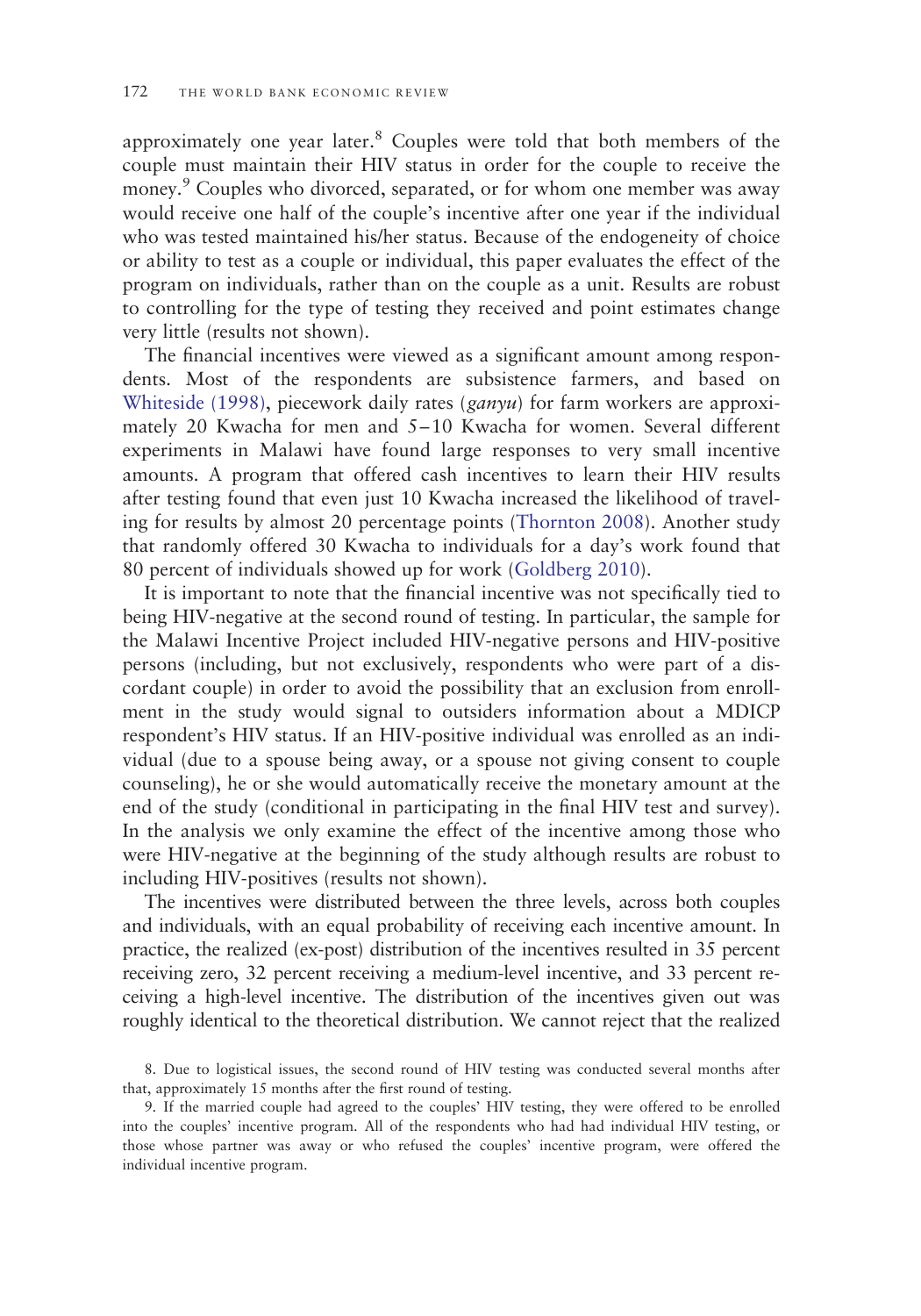|                                               | Zero Incentive<br>$(N = 455)$<br>(1) | Medium Incentive<br>$(N = 420)$<br>(2) | High Incentive<br>$(N = 432)$<br>(3) | p-value of<br>joint test<br>(4) |
|-----------------------------------------------|--------------------------------------|----------------------------------------|--------------------------------------|---------------------------------|
| Male                                          | 0.446                                | 0.469                                  | 0.435                                | 0.59                            |
| Age                                           | 34.80                                | 35.52                                  | 37.07                                | 0.03                            |
| Married                                       | 0.844                                | 0.831                                  | 0.838                                | 0.87                            |
| Expenditures                                  | 3013                                 | 3131                                   | 32.50                                | 0.84                            |
| Subjective Health                             | 2.031                                | 2.000                                  | 2.163                                | 0.03                            |
| Number of lifetime<br>sexual partners         | 2.940                                | 3.349                                  | 3.053                                | 0.32                            |
| Acceptable to use<br>condom                   | 0.400                                | 0.392                                  | 0.424                                | 0.62                            |
| Used condom with<br>current partner           | 0.261                                | 0.257                                  | 0.271                                | 0.89                            |
| Fear about HIV                                | 1.597                                | 1.579                                  | 1.603                                | 0.89                            |
| Number friends died of<br><b>HIV</b>          | 7.816                                | 8.581                                  | 8.222                                | 0.40                            |
| Some likelihood of HIV<br>infection (current) | 0.294                                | 0.288                                  | 0.280                                | 0.92                            |
| Some likelihood of HIV<br>infection (future)  | 0.593                                | 0.557                                  | 0.547                                | 0.38                            |
| HIV positive at baseline                      | 0.105                                | 0.088                                  | 0.067                                | 0.13                            |
| Enrolled as a "couple"                        | 0.209                                | 0.240                                  | 0.266                                | 0.13                            |

<span id="page-8-0"></span>TABLE 2. Baseline Characteristics by Incentives Offered

Standard errors in parenthesis \*significant at 10%; \*\*significant at 5%; \*\*\*significant at 1%.

Notes: This table presents baseline demographic statistics by incentives amounts among 1,307 respondents who participated in the incentives program. Expenditures are measured as household expenditures in the past 3 months (on clothes, schooling, medical expenses, fertilizer, agricultural inputs, and funerals). Subjective health represents self-reported health and was phrased: "In general, would you say your health is: Excellent (1), Very Good (2), Good (3), Fair (4), Poor (5)." Number of lifetime sexual partners includes any partner (long-term or short-term) that the respondent had sex with). Fear about HIV was phrased as: "How worried are you that you might catch HIV/AIDS? Not worried at all (1), Worried a little (2), Worried a lot (3)." Some likelihood of infection was coded one if the respondent answered low, medium, high, or don't know, and zero otherwise. Each variable was measured before incentives were offered.

and theoretical distributions of incentives is equal using a Kolmogorov-Smirnov test for equality of distributions (p-value of 0.997, not shown).

Table 2 presents baseline summary statistics among those offered zero, medium, and high amounts of the incentive. For almost every variable, there is no significant effect of incentives. In comparing some of the averages across incentive groups, there are some significant differences (for example, age and self-reported health); these differences are small in magnitude and we also include these demographic controls in the analysis.

# Sexual Diaries and HIV Testing

Approximately three to six months after the incentives were offered and vouchers given out, respondents were interviewed in their homes and asked about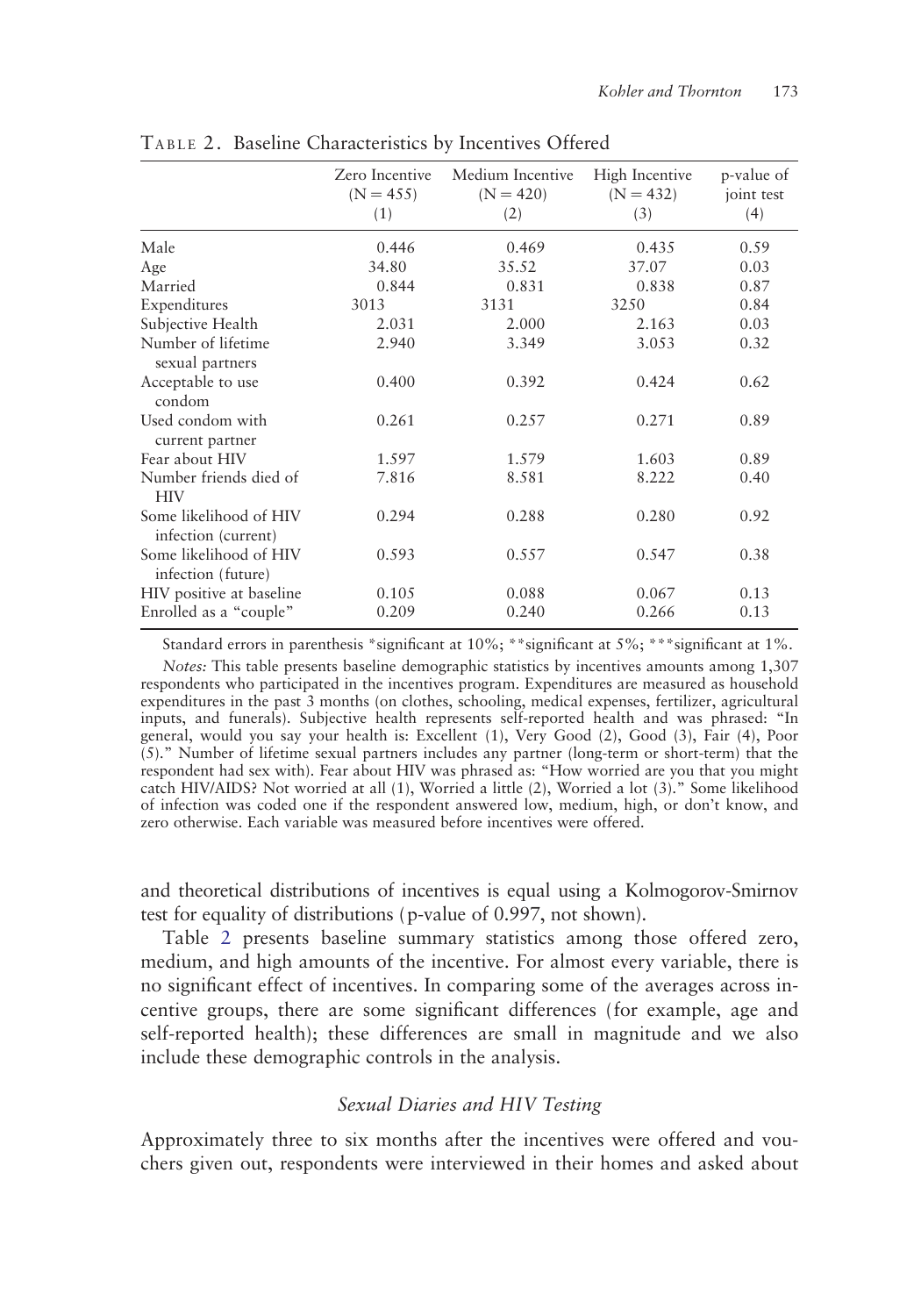their recent sexual behavior. In particular, they were asked about their sexual activities and condom use over the previous nine days. These interviewer administered diaries were collected three times over the period of the study, which we identify as Round 1, Round 2, and Round 3, respectively. These were unannounced visits that occurred approximately every three months; the same questionnaire was administered each time. At the end of the third round, respondents were visited by a project nurse and were offered another HIV test. This HIV test was tied to the financial incentives and thus was required in order to be eligible to receive any of the financial incentives.

At the end of the study, of the 1,076 HIV-negative individuals who took a test at the follow-up, seven were HIV positive. This is an incidence rate of less than one percent. It is important to note that the study was not originally designed to be powered to detect changes HIV incidence, which would require a much larger sample size. Instead, we designed the study to examine the effects on sexual activity, including condom use (see also Section IV and footnote 3). It is also important to note that while initially, discordant couples were overrepresented in the sample, there were actually quite few at baseline and then followed until the end of the study, thus making it difficult to analyze effects among these couples.

Table [3,](#page-10-0) Panel A presents attrition statistics across each round of sexual diary and obtaining a follow-up HIV test. Approximately 93 percent of the sample completed round 1 diaries, 89 percent completed round 2 diaries, and 92 percent completed round 3 diaries. Men (who tend to be more mobile in Malawi) were less likely to complete rounds (between 3.0 and 4.2 percentage points less than women; results not shown). Individuals who were HIV positive in 2006 were less likely to complete rounds, and this became more of a factor over time. HIV-positives were 6.6 percentage points less likely to complete round 1 diaries, 9.9 percentage points less likely to complete round 2 diaries, 10 percentage points less likely to complete round 3 diaries, and 20 percentage points less likely to take the follow-up test. Almost all of the respondents (98 percent) completed at least one round of diaries, with an average of 2.7 rounds. At the end of the study, 89 percent of all enrolled respondents obtained a follow-up HIV test after round 3. Panel B presents attrition statistics among HIV-negatives who form the main sample for the analyses in the remainder of the paper.

Importantly, completion rates of sexual diary rounds and obtaining a followup HIV test are correlated with the incentive offered. Those who were offered incentives (and in some cases, higher levels of incentives) were more likely to complete sexual diaries and were more likely to take the HIV test at the end of the study. But only in a few cases (two out of seven) is the difference in attrition between the different incentive levels statistically significant. Although in each round respondents received a small gift for their participation (soap), those who were not offered a financial reward may have had a lower return in continuing to answer survey questions. They would also had little potential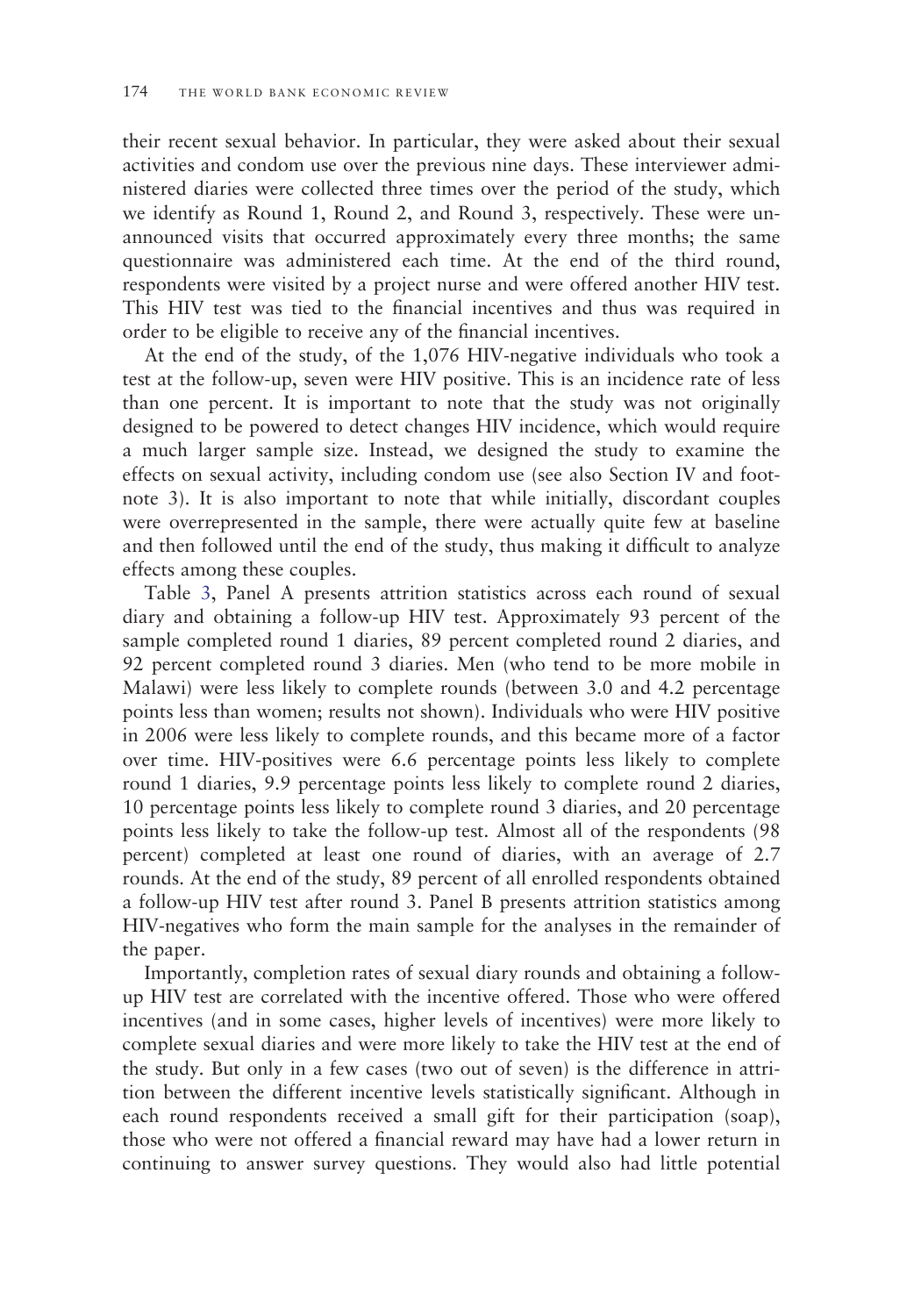| Panel A: Entire Sample         | A11<br>Zero Incentive<br>(1)<br>(2)<br>(3) |                | Medium Incentive | High Incentive<br>(4) | p-value of joint test<br>(5) |  |
|--------------------------------|--------------------------------------------|----------------|------------------|-----------------------|------------------------------|--|
| Enrolled in Incentives Project | 1307                                       | 455            | 420              | 432                   |                              |  |
| Completed Round 1              | 0.929                                      | 0.921          | 0.921            | 0.944                 | 0.31                         |  |
| Completed Round 2              | 0.889                                      | 0.884          | 0.902            | 0.882                 | 0.57                         |  |
| Completed Round 3              | 0.916                                      | 0.890          | 0.931            | 0.928                 | 0.05                         |  |
| Completed at Least One Round   | 0.979                                      | 0.971          | 0.988            | 0.977                 | 0.23                         |  |
| Completed Each Round           | 0.829                                      | 0.802          | 0.845            | 0.843                 | 0.16                         |  |
| Number rounds completed        | 2.734                                      | 2.695          | 2.755            | 2.755                 | 0.29                         |  |
| Follow-up HIV Test             | 0.884                                      | 0.820          | 0.910            | 0.928                 | 0.00                         |  |
| Panel B: HIV Negatives         | A11                                        | Zero Incentive | Medium Incentive | High Incentive        | p-value of joint test        |  |
|                                | (1)                                        | (2)            | (3)              | (4)                   | (5)                          |  |
| Enrolled in Incentives Project | 1193                                       | 407            | 383              | 403                   |                              |  |
| Completed Round 1              | 0.935                                      | 0.929          | 0.927            | 0.948                 | 0.41                         |  |
| Completed Round 2              | 0.898                                      | 0.892          | 0.914            | 0.888                 | 0.45                         |  |
| Completed Round 3              | 0.925                                      | 0.899          | 0.940            | 0.935                 | 0.06                         |  |
| Completed at Least One Round   | 0.983                                      | 0.975          | 0.992            | 0.983                 | 0.19                         |  |
| Completed Each Round           | 0.840                                      | 0.816          | 0.856            | 0.849                 | 0.25                         |  |
| Number rounds completed        | 2.757                                      | 2.720          | 2.781            | 2.772                 | 0.33                         |  |
| Follow-up HIV Test             | 0.902                                      | 0.848          | 0.924            | 0.935                 | 0.00                         |  |

<span id="page-10-0"></span>TABLE 3. Attrition/Survey Completion Rates

Standard errors in parenthesis \*significant at 10%; \*\*significant at 5%; \*\*\*significant at 1%.

Notes: This table presents survey completion rates by incentives amounts. The sample includes 1,307 respondents who participated in the incentives program. Panel B exludes 114 individuals who were HIV positive at baseline.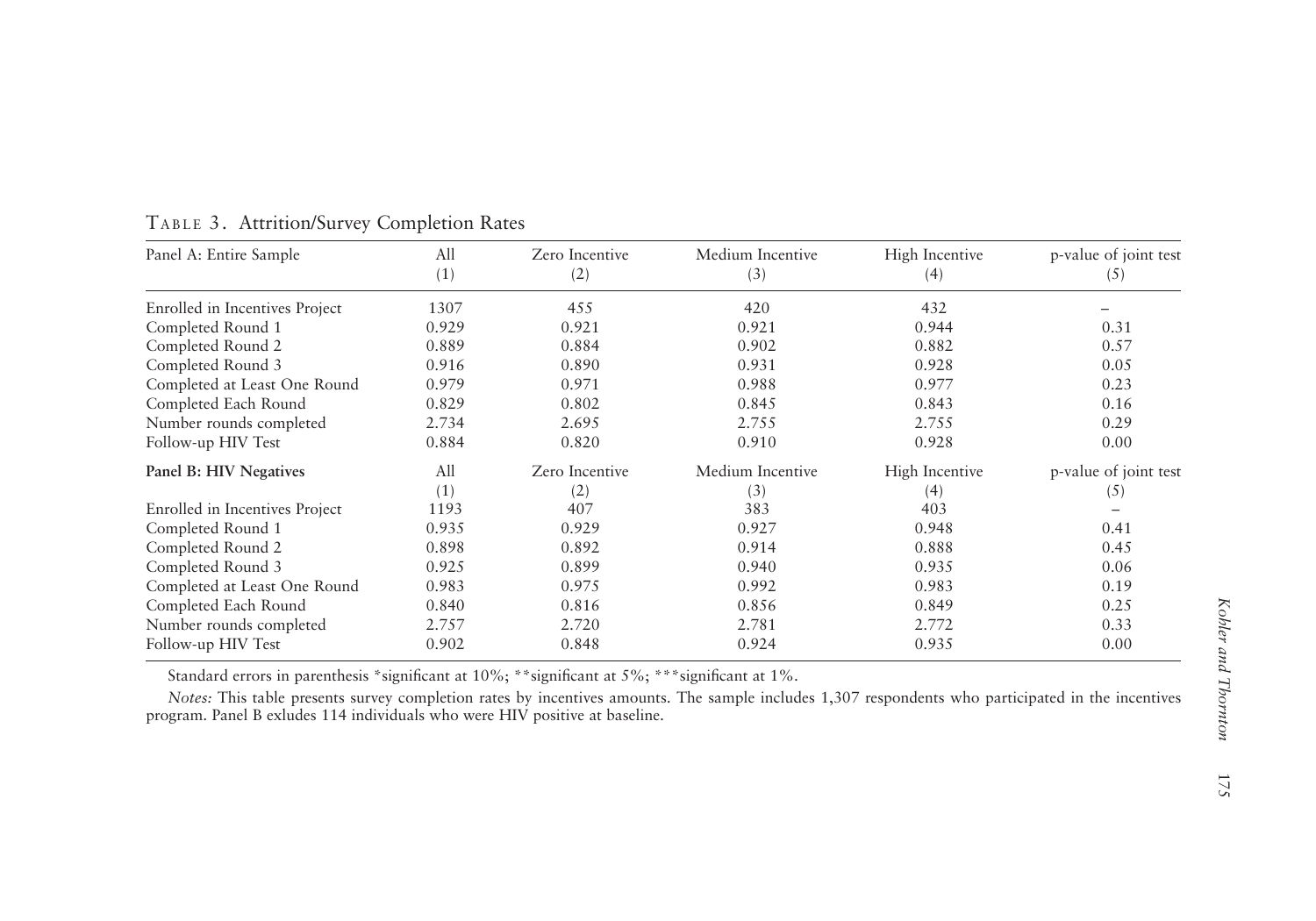gain in participating in a follow-up HIV test after having already learned their status one year earlier. If attritors who were offered the incentive were also more likely to have engaged in riskier sex, then our estimates of the effectiveness of the program on safe sexual behavior would be upwardly biased. We would underestimate the true effect if the pattern of differential attrition was reversed. If we check for differential attrition by interacting indicators of baseline risky sexual behavior (HIV status in 2006, ever using a condom, or number of sexual partners) and the incentive, there is no significant effect on completing any round (not shown). There was also no differential attrition on completing at least one round of sexual diaries. For our analysis below, we first pool our results across all three rounds of sexual diaries, mitigating the effects of differential attrition at each single round. Another strategy is to use baseline observable characteristics to construct inverse probability weights. This procedure predicts the probability that an individual has not attrited; the inverse of this probability is the weight in each regression. Thus, individuals who are more likely to have missing sexual diary rounds are given more weight. The main results reported below do not differ substantially using these weights (results not shown).

From the information in the diaries, we extract several indicators of risky or safe sexual behavior. These include, at any of the rounds measured only among women, being pregnant, having any vaginal sex (during the nine days of the sexual diary), the number of days having vaginal sex, whether or not the respondent used a condom during the days of the diary conditional on having sex, and if condoms were present at home. We also construct a composite variable indicating whether the respondent had safe sex—that is, it is equal to one if the respondent had sex with a condom or had no sex at all.<sup>10</sup> Across all three rounds, 8.6 percent of women were pregnant, 53 percent engaged in vaginal sex across the nine days of diary collection with an average of 1.5 days of sex (across the three rounds). Across the rounds, 12.6 percent report using a condom. In each of the rounds, only 12.1 percent reported having condoms at home. 55.6 percent of respondents practiced "safe sex"—either abstaining or using a condom. We find no evidence of recall bias when comparing the reported number of sexual encounters on the first day of the diary (i.e., "yesterday") with the last day of the diary (i.e., "day 9").

10. While multiple partnerships may have been one important indicator of risky sexual behavior, we do not observe a lot of variation in reported multiple partnershipsin the sexual diaries. For example, in the first round of sexual diaries, only 3.7 percent of those who reported having one partner also reported having two. Only 0.4 percent report having more than two partners in that week. The majority of those reporting multiple partners are polygamous men. This may be due to the fact that multiple partnerships are infrequent and we do not capture this very well using the diary method, or that there is underreporting. The interviewers used in the data collection were local enumerators and while there is evidence that "insiders" may increase data quality in Africa ([Sana and Weinreb 2008](#page-24-0)), there may have been some reluctance to report multiple partnerships. For this reason, we do not analyze this variable in this paper.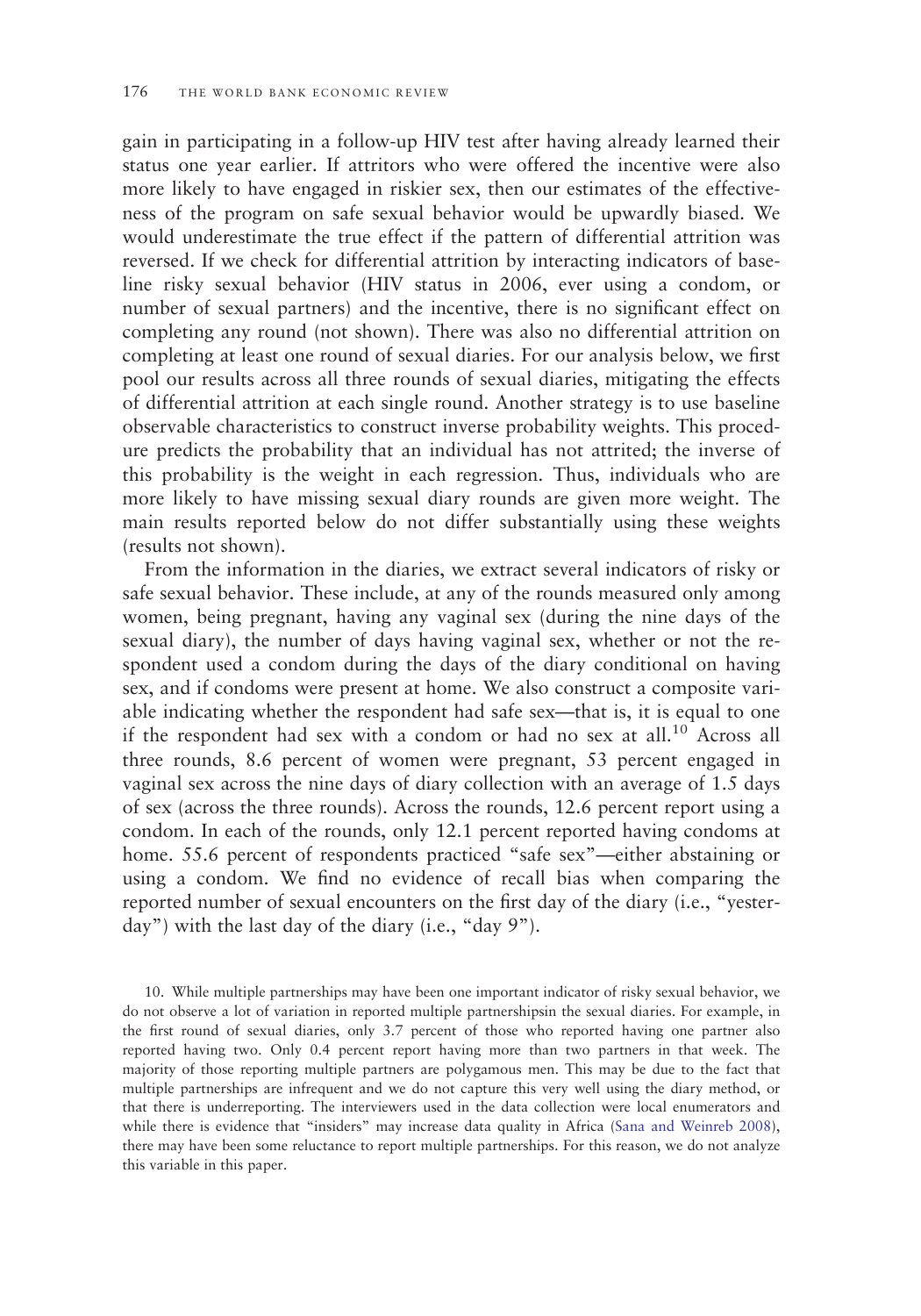#### II. EMPIRICAL STRATEGY

Using the fact that the incentives were randomly offered to empirically measure the impact of financial incentives on reported sexual behavior, we estimate the following specification:

$$
Y_{i,j} = \alpha + \beta(\text{Any Incentive}_i) + \gamma X_i + \varepsilon_{i,j}.
$$
 (1)

Because the incentive project included individuals who were HIV-positive at baseline primarily to protect the confidentiality of HIV status of responders, rather than for the identification of program effects, we estimate in this paper the effects of the incentives only among individuals who were HIV-negative at baseline. We first pool each of the rounds of the sexual diaries together. Y indicates reported sexual behavior for an individual i in round j. "Any Incentive" indicates that the individual was offered a positive (nonzero) incentive offer. " $X$ " is a vector including indicators of gender, age, marital status, if the incentive was given as an individual or as a couple, and HIV status in 2006, as well as district and sexual diary round dummies. Standard errors are clustered by individual for the pooled regressions. In addition to pooling rounds, we estimate the above equation separately for each round; for these specifications we pool by village. $11$ 

In a simple comparison of means which does not include any controls or adjustments in standard errors, the results are unchanged (Appendix S.2). In addition to measuring the effect of being offered any incentive, we could also include dummy variables indicating whether respondents were offered mediumvalued or high-valued incentives. All of the results are robust to this alternative specification (Appendix S.3). Another approach would be to only include the entire sample of those who were HIV-positive in 2006. The main results do not differ substantially among a pooled sample of HIV-positives and HIV-negatives (not shown). Although we run linear specifications, results are also robust to non-linear models when we have a binary outcome variable as well as using person-day observations.

Our primary coefficient of interest is  $\beta$ , which measures the impact of being offered a financial incentive on reported sexual behavior. While typically, financial status is correlated with other omitted variables which also influence sexual behavior, because the incentives were randomly allocated,  $\beta$  is an unbiased estimate of the impact of cash offered on sexual behavior. We present how the baseline characteristics correlate with the incentives amount in Table [2](#page-8-0). In general, there were few significant differences in baseline variables across incentive amounts.

<sup>11.</sup> The majority of the individuals in the sample are married. A subset of the individuals' spouses are included in the sample. This is by design when the couples counseling was introduced in 2006. However, given that individuals may report differently from each other, or may have extramarital relationships, we treat each observation as independent.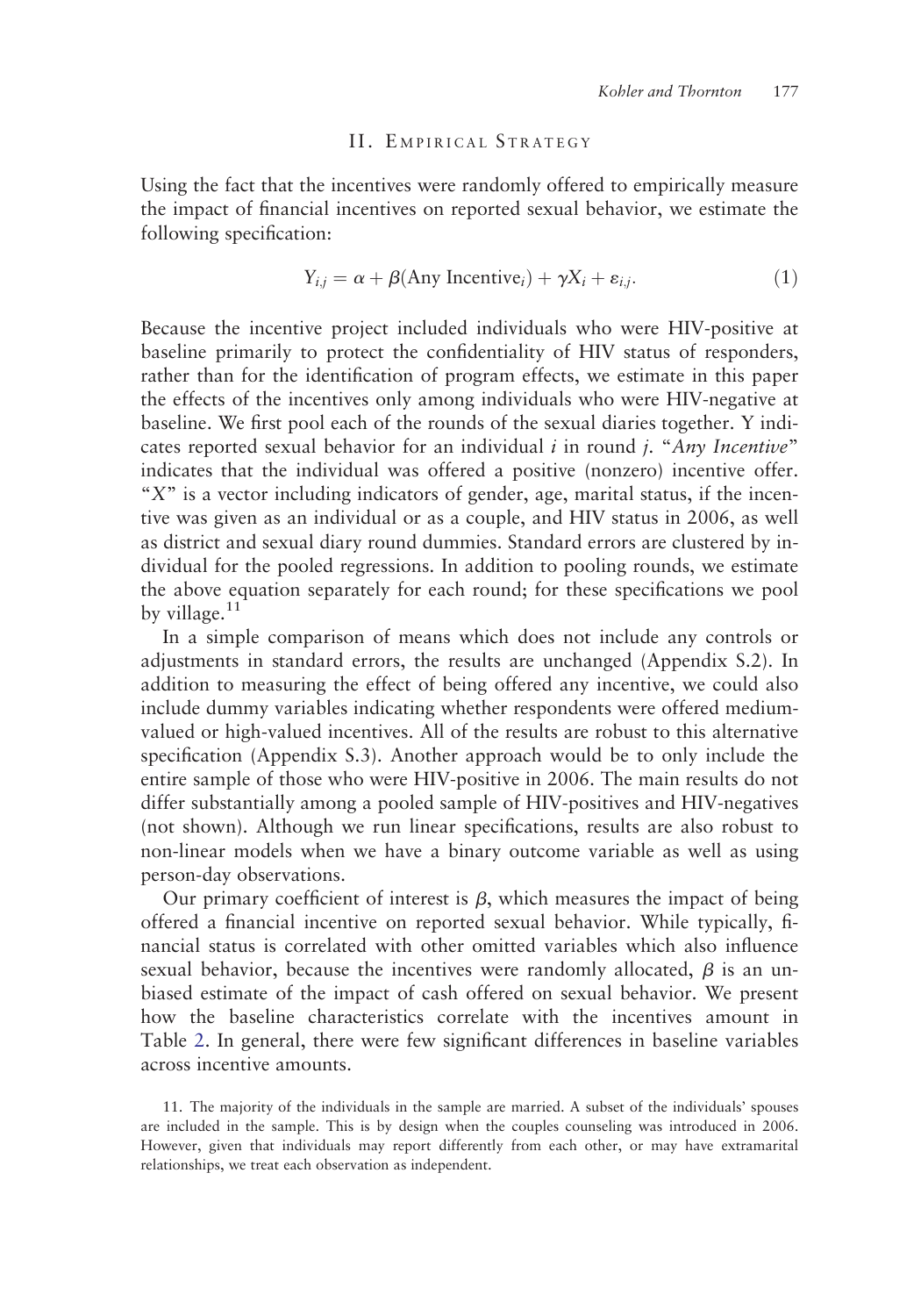It is worth remarking on the fact that we report effects on follow-up HIV status and reported sexual behavior. In general, there was no direct benefit for respondents to overstate their safer sexual practices to the interviewers. To the extent that misreporting is not correlated to the randomized incentives, there is no reason to worry about biased estimates. On the other hand, even though respondents were no more likely to earn their incentive money if those offered larger incentive amounts did in fact overstate their safe sexual behavior because they perceived some greater benefit from doing so, our estimates would be an upper bound of the true effect of the program. Because our main findings suggest an absence of important effects of the incentive payments on reported sexual behaviors, our conclusion is conservative with respect to misreporting in which individuals with higher incentives report safer sexual practices.

# III. EFFECTS OF OFFERING A FINANCIAL INCENTIVE

## Results

This section reports our main results of the effect of being offered financial incentives on reported sexual behavior. We first pool all three rounds of reported sexual behavior and estimate average effects of being offered a financial incentive.

Table [4](#page-14-0) presents the main results of the impact of being offered any incentive to maintain HIV status with the control group means of each dependent variable in the last row. There are no significant effects of the incentive on any measure of reported sexual behavior. Not only are the coefficients not statistically significant, the size of the coefficients are small. Figure [1](#page-15-0) graphs the coefficients, with 95 percent confidence bars to illustrate the relatively small point estimates. Power calculation suggest that our incentive project, with an enrollment of about 1,200 HIV-negative individuals at baseline of whom 84 percent participated in all three rounds of sexual diaries, would have been able to detect: with a probability of more than 90 percent (with  $\alpha = 0.1$ ), a 15 percent increase in having any vaginal sex during the nine days prior to each of the sexual diaries in response to receiving any incentive, a 15 percent increase in having safe sex—that is, it is equal to one if the respondent had sex with a condom or had no sex at all—during these periods, or a 15 percent decline in the number of days with vaginal sex during these periods. Our sample size would have allowed us to detect with a probability of more than 75 percent a 25 percent increase in the probability of using condoms (conditional on having sex) or having condoms at home in response to receiving any incentives; with more than 80 percent probability, our study would have detected a 40 percent reduction in the probability of a woman being pregnant.<sup>12</sup>

<sup>12.</sup> These power calculations are based on an enrollment of 1,200 individuals in the study, of whom 84 percent participate in all three sexual diaries, a  $\alpha = 1$ , three repeated measures of each sexual behavior with means and standard deviations for the control group as observed in the data, and a correlation of repeated measurements of these sexual behaviors as observed in the data.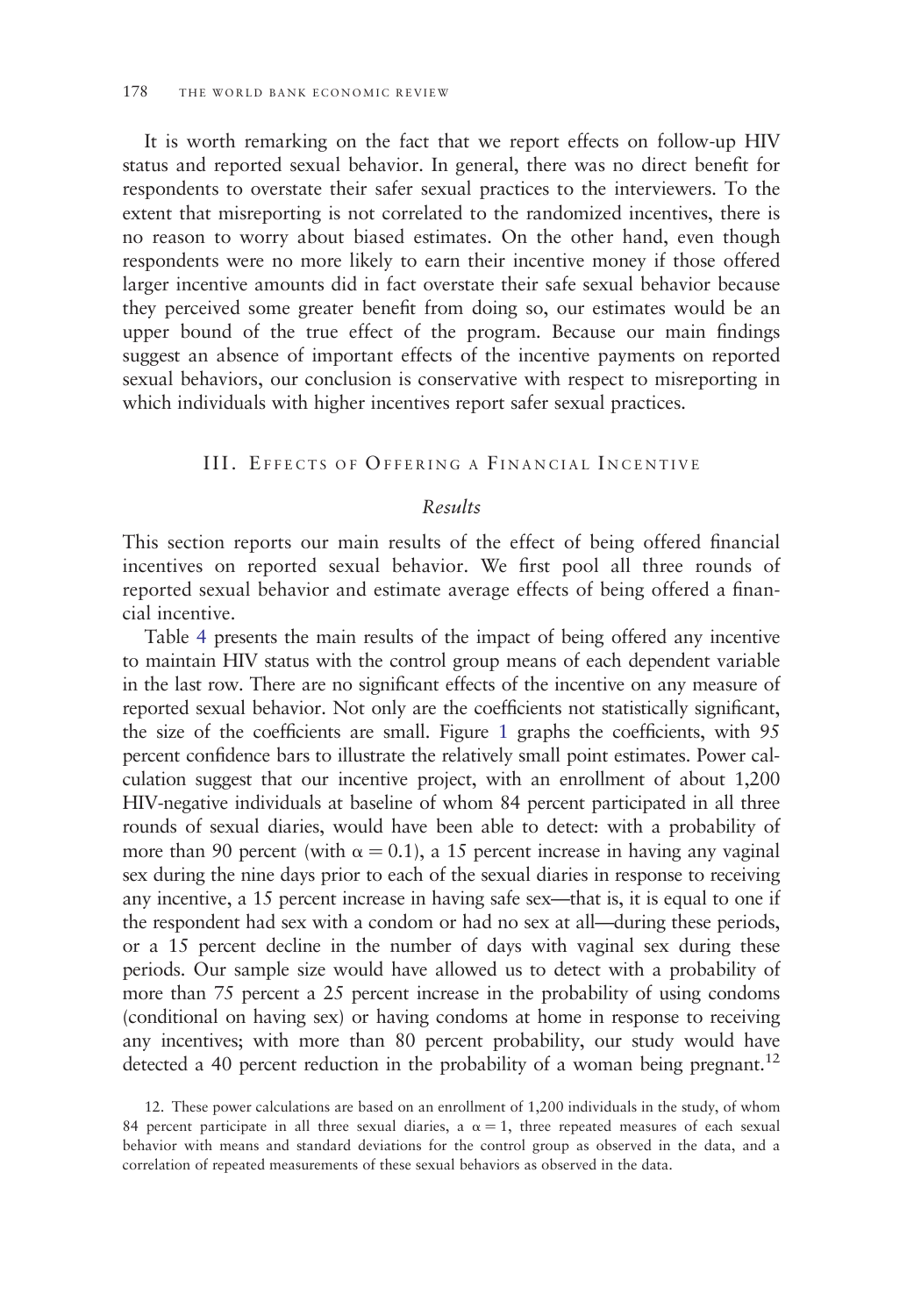|                                  | Pregnant (Women)<br>(1) | Any Vaginal Sex<br>(2) | Days of Vaginal Sex<br>(3) | Used Condom<br>(4) | Condoms at Home<br>(5) | Safe/No Sex<br>(6) |
|----------------------------------|-------------------------|------------------------|----------------------------|--------------------|------------------------|--------------------|
| Any Incentive                    | $-0.003$                | 0.012                  | 0.039                      | $-0.018$           | 0.004                  | $-0.012$           |
|                                  | [0.015]                 | [0.021]                | [0.089]                    | [0.018]            | [0.014]                | [0.021]            |
| Male                             |                         | $0.136***$             | $0.455***$                 | $0.094***$         | $0.082***$             | $-0.099***$        |
|                                  |                         | [0.020]                | [0.089]                    | [0.018]            | [0.014]                | [0.020]            |
| Married                          | 0.029                   | $0.315***$             | $0.910***$                 | $-0.045$           | $0.076***$             | $-0.280***$        |
|                                  | [0.022]                 | [0.029]                | [0.106]                    | [0.044]            | [0.019]                | [0.026]            |
| Age                              | $-0.005$                | 0.003                  | $0.041**$                  | $-0.011**$         | $-0.004$               | $-0.005$           |
|                                  | [0.003]                 | [0.005]                | [0.018]                    | [0.005]            | [0.003]                | [0.004]            |
| Age-squared                      | 0.000                   | $-0.000$               | $-0.001***$                | 0.000              | 0.000                  | $0.000*$           |
|                                  | [0.000]                 | [0.000]                | [0.000]                    | [0.000]            | [0.000]                | [0.000]            |
| Some school                      | $-0.023$                | 0.022                  | 0.097                      | $-0.006$           | $0.025*$               | $-0.025$           |
|                                  | [0.017]                 | [0.026]                | [0.106]                    | [0.019]            | [0.014]                | [0.025]            |
| Number of children               | $-0.005$                | $0.013***$             | $0.060***$                 | $-0.003$           | $-0.003$               | $-0.016***$        |
|                                  | [0.003]                 | [0.004]                | [0.017]                    | [0.003]            | [0.002]                | [0.004]            |
| Rumphi                           | 0.003                   | $-0.089***$            | $-0.033$                   | $0.140***$         | $0.054***$             | $0.172***$         |
|                                  | [0.018]                 | [0.025]                | [0.116]                    | [0.022]            | [0.018]                | [0.025]            |
| Balaka                           | 0.009                   | $-0.133***$            | $-0.293***$                | 0.020              | 0.008                  | $0.112***$         |
|                                  | [0.019]                 | [0.025]                | [0.105]                    | [0.020]            | [0.016]                | [0.025]            |
| Round 2                          | $-0.002$                | $-0.022$               | $-0.078$                   | $-0.003$           | $-0.001$               | $-0.037**$         |
|                                  | [0.013]                 | [0.018]                | [0.067]                    | [0.016]            | [0.012]                | [0.018]            |
| Round 3                          | $-0.002$                | $-0.046**$             | $-0.025$                   | $-0.026$           | $-0.016$               | $-0.020$           |
|                                  | [0.017]                 | [0.019]                | [0.078]                    | [0.017]            | [0.012]                | [0.019]            |
| Constant                         | $0.249***$              | $0.253***$             | 0.046                      | $0.373***$         | $0.124**$              | $0.871***$         |
|                                  | [0.070]                 | [0.089]                | [0.342]                    | [0.091]            | [0.058]                | [0.087]            |
| Observations                     | 1,777                   | 3,258                  | 3,258                      | 1,748              | 3,258                  | 3,258              |
| R-squared                        | 0.036                   | 0.095                  | 0.064                      | 0.089              | 0.045                  | 0.087              |
| Mean of dep var in control group | 0.095                   | 0.535                  | 1.538                      | 0.1294             | 0.112                  | 0.5471             |

<span id="page-14-0"></span>TABLE 4. Impact of Incentive Offer on Reported Sexual Behavior, All Rounds, HIV-Negatives

\* significant at 10%; \*\* significant at 5%; \*\*\* significant at 1%.

Note: All columns presen<sup>t</sup> OLS regressions. Robust standard errors clustered by individual, in brackets. "Used <sup>a</sup> condom" is conditional on reported sexual activity. "Safe Sex or No Sex" is equal to one if the respondent abstained from sex or used <sup>a</sup> condom and zero otherwise.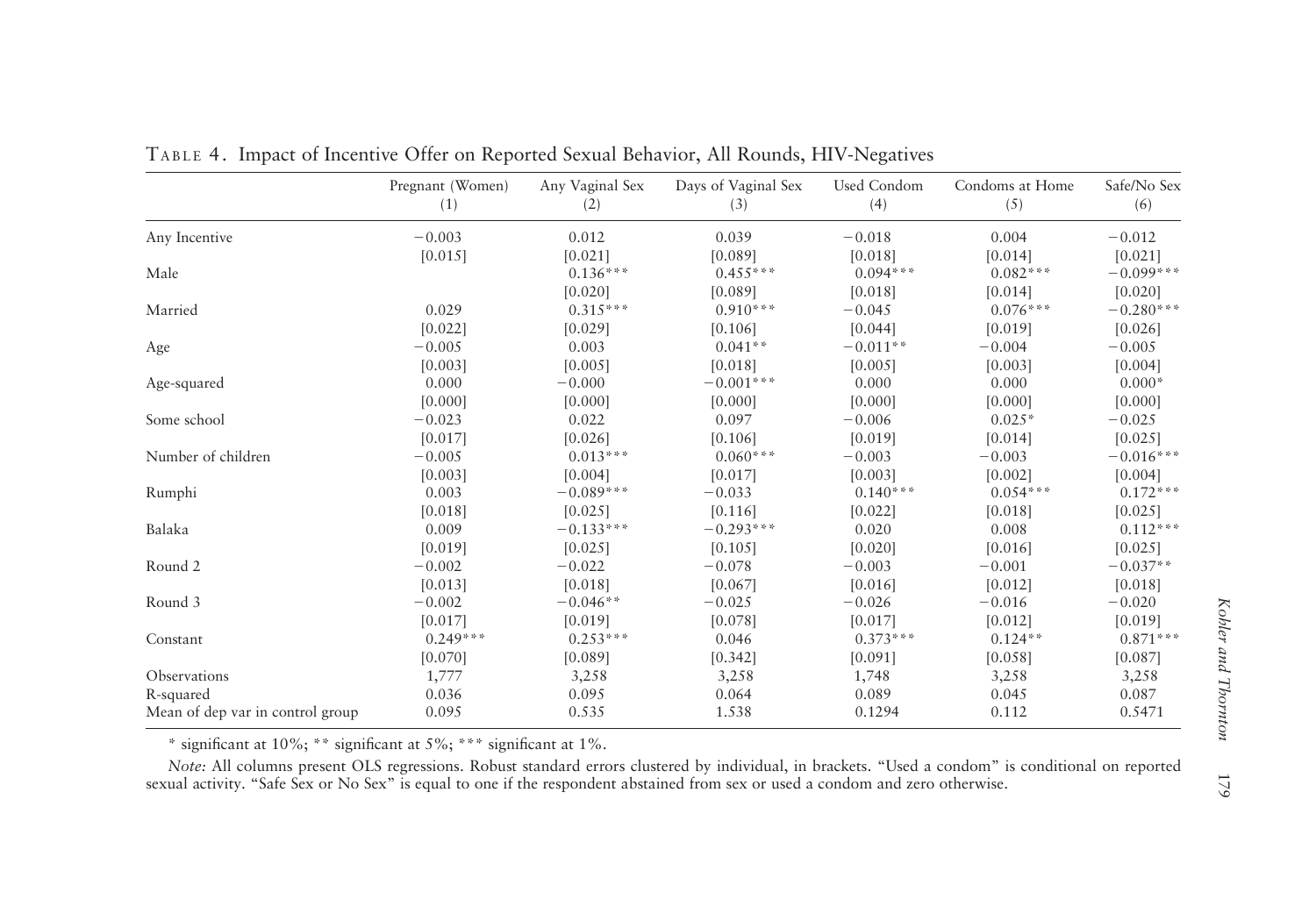

<span id="page-15-0"></span>Figure 1. Effect of Incentive Offer on Reported Sexual Behavior

The study was therefore adequately powered to detect changes in sexual behaviors at the magnitude that is suggested by other studies about the effect of financial incentives or HIV prevention programs on sexual behaviors, and these power calculations along with the small point estimates and relatively small standard errors for the coefficients (Figure 1) indicate that the incentive project did *not* substantially change sexual behaviors in response to receiving financial incentives that reward maintaining one's HIV status.

To the extent that individuals receiving higher incentives may have felt the need to over-report safe sexual behavior to interviewers, these results are overestimates of the true effect of the incentive on actual sexual behavior. Appendix S.3 also reports the effect of different amounts of incentive (low or high) as compared to being offered no incentive.

The covariates in the table are of expected signs and magnitudes. Married individuals are significantly more likely to engage in sex and less likely to use a condom. Men report more sexual activity but more condom use/ownership. Individuals who are HIV positive are less likely to report having sex and more likely to report using condoms and having condoms at home. There are also sharp differences in reported sexual behavior between districts (Rumphi, Balaka, and Mchinji), which could be due in part to ethnic or geographic differences.

Table [5](#page-16-0) presents the estimates separately for each round of data collection. Again, there are no statistically significant effects of being offered the incentive during any round or for any variable. In addition to the main set of variables, we also present the effects on HIV status during round 3. Overall, there appears to be little impact of the offer of the incentive on any sexual behavior.

Notes: This figure presents the coefficients on "Any Incentive" and 95% confidence intervals from OLS regressions in table 4 of the pooled round 1, round 2 and round 3 observations.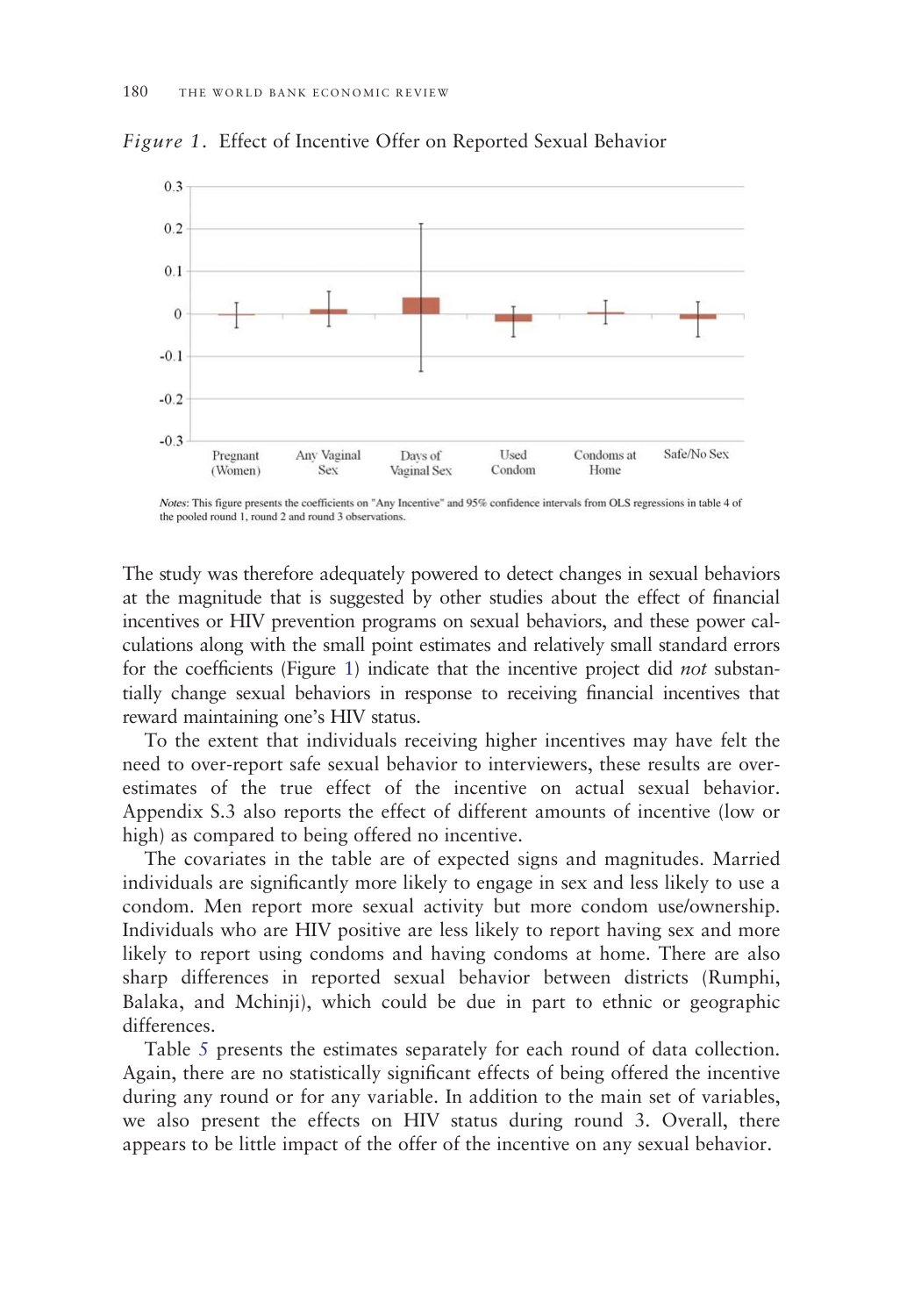| Dependent Variable: |                                     | <b>HIV</b> Positive<br>(Round 3)<br>(1) | Pregnant<br>(Women)<br>(2) | Any Vaginal<br>Sex<br>(3) | Days<br>Vaginal Sex<br>(4) | Used<br>Condom<br>(5) | Condoms at<br>Home<br>(6) | Safe/No<br>Sex<br>(7) |
|---------------------|-------------------------------------|-----------------------------------------|----------------------------|---------------------------|----------------------------|-----------------------|---------------------------|-----------------------|
| Round 1             | "Any Incentive" Coefficient         |                                         | 0.020                      | 0.039                     | 0.145                      | $-0.031$              | 0.006                     | $-0.029$              |
|                     |                                     |                                         | [0.027]                    | [0.033]                   | [0.111]                    | [0.025]               | [0.021]                   | [0.033]               |
|                     | <b>Observations</b>                 |                                         | 601                        | 1,101                     | 1,101                      | 621                   | 1,101                     | 1,101                 |
|                     | R-squared                           |                                         | 0.040                      | 0.085                     | 0.072                      | 0.133                 | 0.066                     | 0.075                 |
|                     | Mean of dep var in control<br>group |                                         | 0.084                      | 0.539                     | 1.493                      | 0.144                 | 0.117                     | 0.576                 |
| Round 2             | "Any Incentive" Coefficient         |                                         | $-0.007$                   | $-0.011$                  | $-0.061$                   | $-0.010$              | $-0.004$                  | 0.003                 |
|                     |                                     |                                         | [0.023]                    | [0.029]                   | [0.118]                    | [0.029]               | [0.020]                   | [0.033]               |
|                     | <b>Observations</b>                 |                                         | 579                        | 1,064                     | 1,064                      | 574                   | 1,064                     | 1,064                 |
|                     | R-squared                           |                                         | 0.037                      | 0.102                     | 0.077                      | 0.122                 | 0.057                     | 0.106                 |
|                     | Mean of dep var in control<br>group |                                         | 0.097                      | 0.551                     | 1.562                      | 0.141                 | 0.121                     | 0.521                 |
| Round 3             | "Any Incentive" Coefficient         | 0.001                                   | $-0.022$                   | 0.008                     | 0.031                      | $-0.012$              | 0.011                     | $-0.008$              |
|                     |                                     | [0.005]                                 | [0.022]                    | [0.028]                   | [0.117]                    | [0.028]               | [0.017]                   | [0.028]               |
|                     | <b>Observations</b>                 | 1,071                                   | 597                        | 1,091                     | 1,091                      | 552                   | 1,091                     | 1,091                 |
|                     | R-squared                           | 0.009                                   | 0.048                      | 0.116                     | 0.060                      | 0.031                 | 0.033                     | 0.100                 |
|                     | Mean of dep var in control<br>group | 0.006                                   | 0.105                      | 0.515                     | 1.562                      | 0.104                 | 0.097                     | 0.543                 |

<span id="page-16-0"></span>TABLE 5. Impact of Incentive Offer on Reported Sexual Behavior, Separate Rounds, HIV-Negatives

\* significant at 10%; \*\* significant at 5%; \*\*\* significant at 1%.

Note: Each cell presents a separate OLS regression of the dependent variable on a dummy variable for whether the respondent was offered any incentive, controlling for whether the respondent is male, married, has some schooling, HIV status at baseline, number of living children, and distric fixed effects. Robust standard errors clustered by village, in brackets.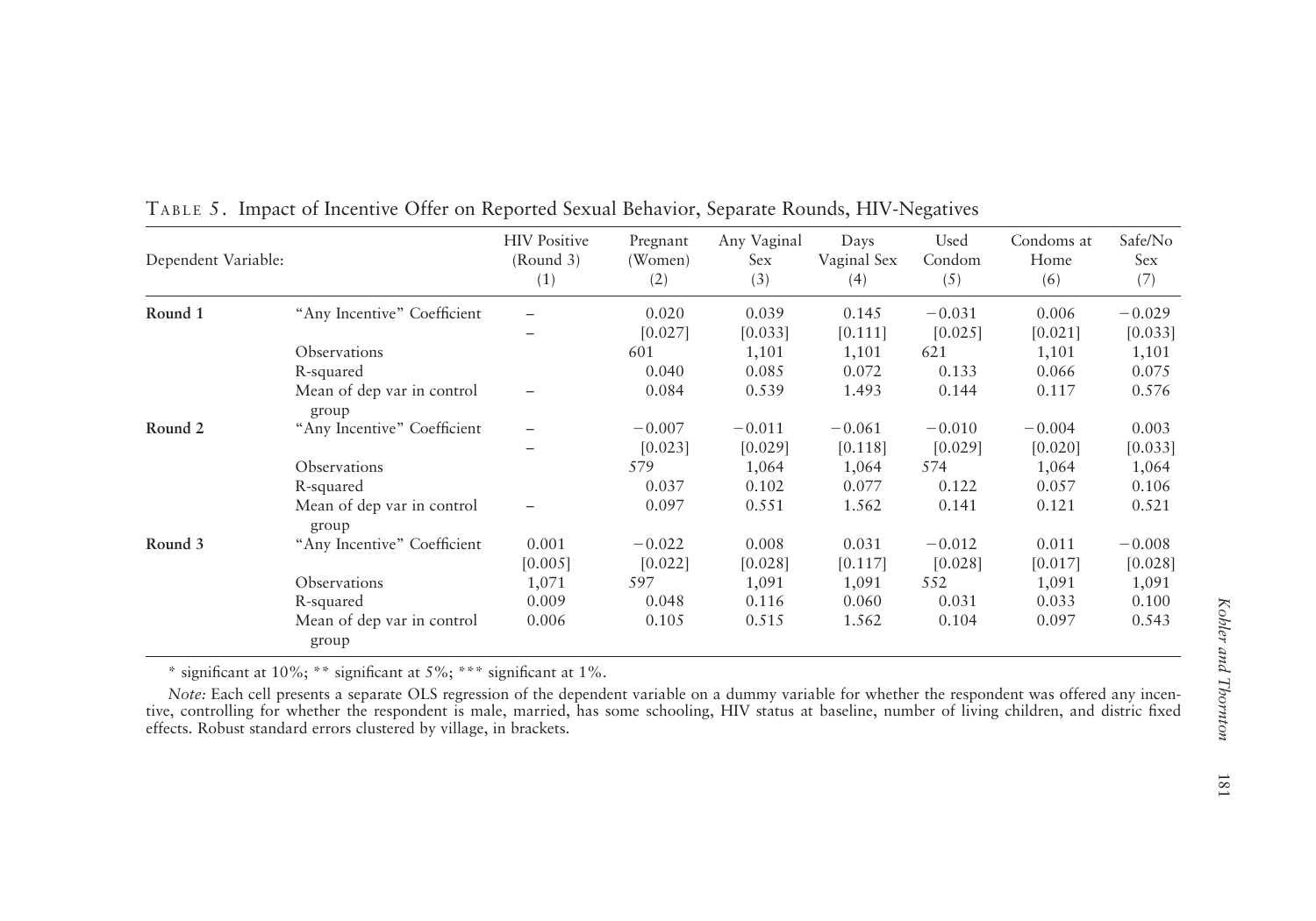## **Channels**

There may be a variety of reasons as to why we might observe no effect of offering financial incentives on sexual behavior. We explore several of these channels in Appendix S.4 by measuring heterogeneous responses to the incentive offer. One often-cited reason for the lack of observed behavior change in Africa in response to the HIV epidemic is that there is a lack of knowledge or awareness of how to change behavior. In theory, education could be positively correlated to behavior change—either because individuals learn how to protect themselves from infection, or because education raises the return to staying uninfected [\(de Walque 2006](#page-22-0); [Oster 2007\)](#page-24-0). While overall, the average number of years of education is quite low, at 4.5 years, with 23 percent having never attended school, there is essentially no differential impact of education on the response to being offered any incentive.

Another possibility why there was no observed behavior change in response to the financial incentive is that the incentive amount was not enough to induce behavior change. Given the levels of poverty in this sample, it is difficult to reason that there were no individuals who would not have been affected on the margin and that we wouldn't pick up changes in response to the monetary incentives. However, we can estimate any possible effects among those who are at different levels of income. While those with higher income are less likely to have sex and less likely to use a condom, there is no consistent pattern to the interaction between income and the incentive in our outcome variables.

Similarly, men and women could have responded differently to being offered incentives, either due to preferences or ability to bargain on sexual behavior within the relationship. Again, there is no consistent pattern in the difference in the response to the incentive by gender. To examine whether bargaining power was important for women, we estimate the impact of the incentive among women who were more or less "empowered." We construct an index by taking an average of a series of attitudinal questions related to gender empowerment.<sup>13</sup> This index ranges from zero to one with an average value of 0.47. Higher values of the index indicates higher levels of empowerment. We

13. The empowerment questions included: "Do you think it is proper for a wife to leave her husband if: He does not support her and the children financially?; He beats her frequently?; He is sexually unfaithful?; She thinks he might be infected with HIV?; He does not allow her to use family planning?; He cannot provide her with children?; He doesn't sexually satisfy her?" "Is it acceptable for you to go to: The local market without informing your husband?; The local health center without informing your husband." "A woman has the right to refuse sex with her husband when she: Is tired from working hard; Doesn't feel like it or is not in the mood; During the abstinence period after childbirth; Is no longer attracted to her husband." "A woman has the right to refuse unprotected sex with her husband when she: Thinks her husband may have HIV/AIDS; Thinks she may have HIV/AIDS; Doesn't want to risk getting pregnant." "If a woman often refuses sex with her husband, is it acceptable for the husband to: Refuse to eat her nsima; Sleep with another sexual partner; Sleep with her by force; Stop providing for her."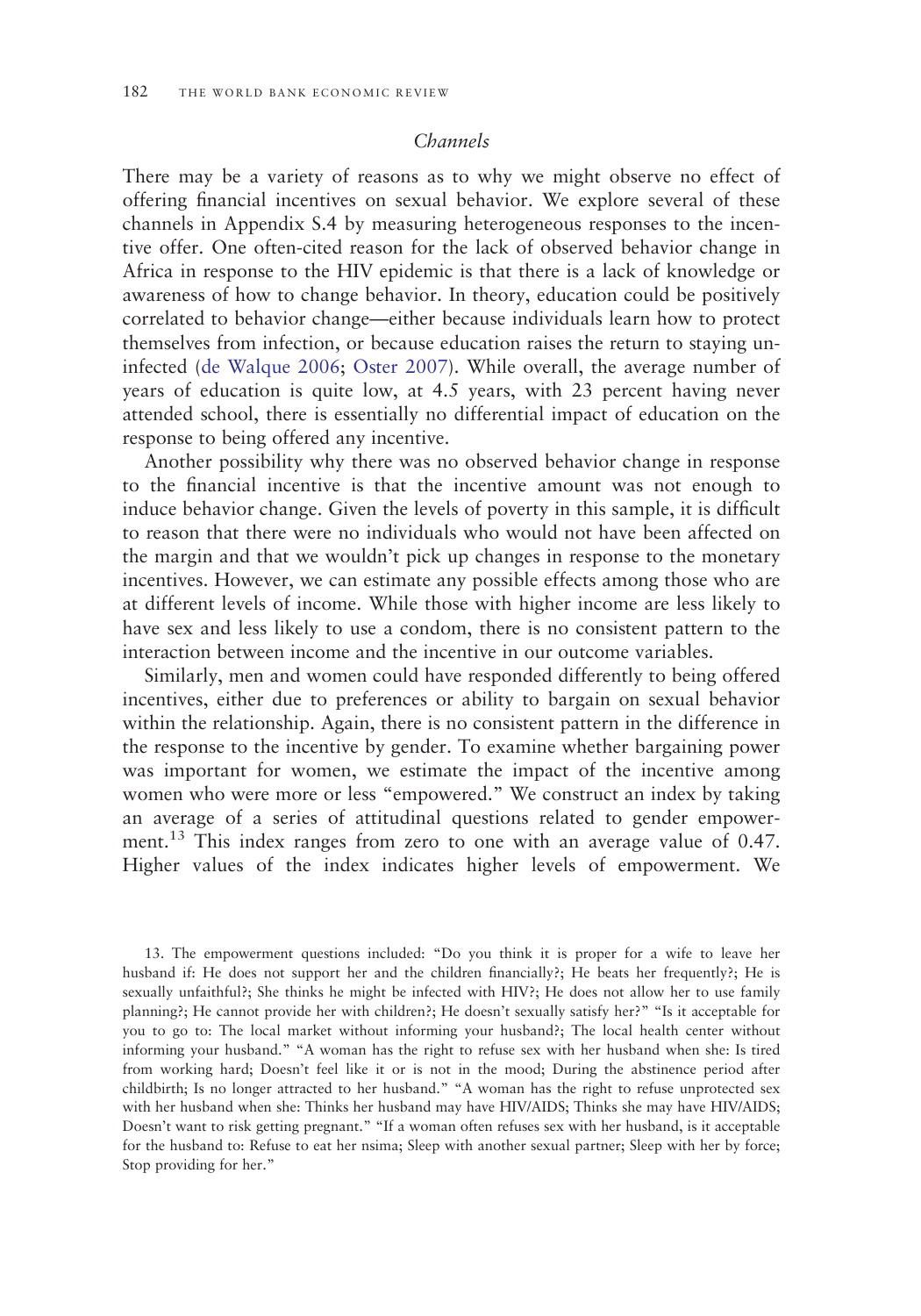estimate differential effects among females only and again there appears to be no differential response.

Overall, the results indicate no response to being offered the monetary incentive on the sample.<sup>14</sup> This may be due to the fact that the monetary reward was too far in the future, that it was not enough money, or that these individuals were already optimizing prior to the incentive scheme. One possibility that we assert is less likely to be a reason for the limited effects is the credibility of receiving the incentives. These individuals were part of a larger longitudinal study which had previously offered—and distributed—financial rewards for traveling to a mobile clinic to learn their HIV results [\(Thornton 2008](#page-24-0)). It is therefore unlikely that the credibility of the program was the most critical factor.

# IV. EFFECTS OF RECEIVING A FINANCIAL INCENTIVE

Approximately one week after the third round of sexual diaries, HIV testing, and distribution of the monetary incentives, interviewers returned to each respondent to administer the sexual diaries. Again, completion of a survey was correlated to incentive status. Overall, 91.6 percent were interviewed although this varied by no incentive (89.1 percent), medium incentive (93.1 percent) and a high incentive (92.9 percent). Seven individuals, who were HIV-negative at enrollment, tested HIV-positive in at the follow-up test and did not receive the financial reward.

Table [6,](#page-19-0) Panel B presents the effects of receiving the monetary incentives on sexual behavior, separately among men and women. These results are intention-to-treat effects as they do not exclude those who did not receive the incentives.<sup>15</sup> Among men, those who received any incentive were 12.3 percentage points to engage in any vaginal sex and had 0.5 additional days of sex. Men who received incentives were also significantly more likely to report using a condom during sex (6.9 percentage points more likely), but overall, they were more likely to engage in riskier sex. These results are similar to findings in [Luke \(2006\)](#page-24-0), who found that wealthier men were more likely to engage in sex but also more likely to use condoms. Women who received the incentive, on the other hand, were less likely to report having any vaginal sex and there was no impact on reported condom use. In some cases, the amount of the incentive also mattered—for example, among women, the largest effect of the incentive

14. There were also no differential effects by marital status or age of the respondent (not shown).

15. One question is whether there might be large differences in the mean in the control pre-program, round 3, and post-program. Because we do not have baseline sexual diaries in our data, we cannot compare pre-program sexual behavior. However, we can test the average across the rounds in the control group. For each of the dependent variables in Table [4](#page-14-0) and [5,](#page-16-0) there are no significant differences in the average value across around, either pooled, or disaggregated by gender. In Table [6,](#page-19-0) There are some differences in the average in the control group before and after receiving incentive money, as can be seen with the average values of the control group presented in Table [6](#page-19-0).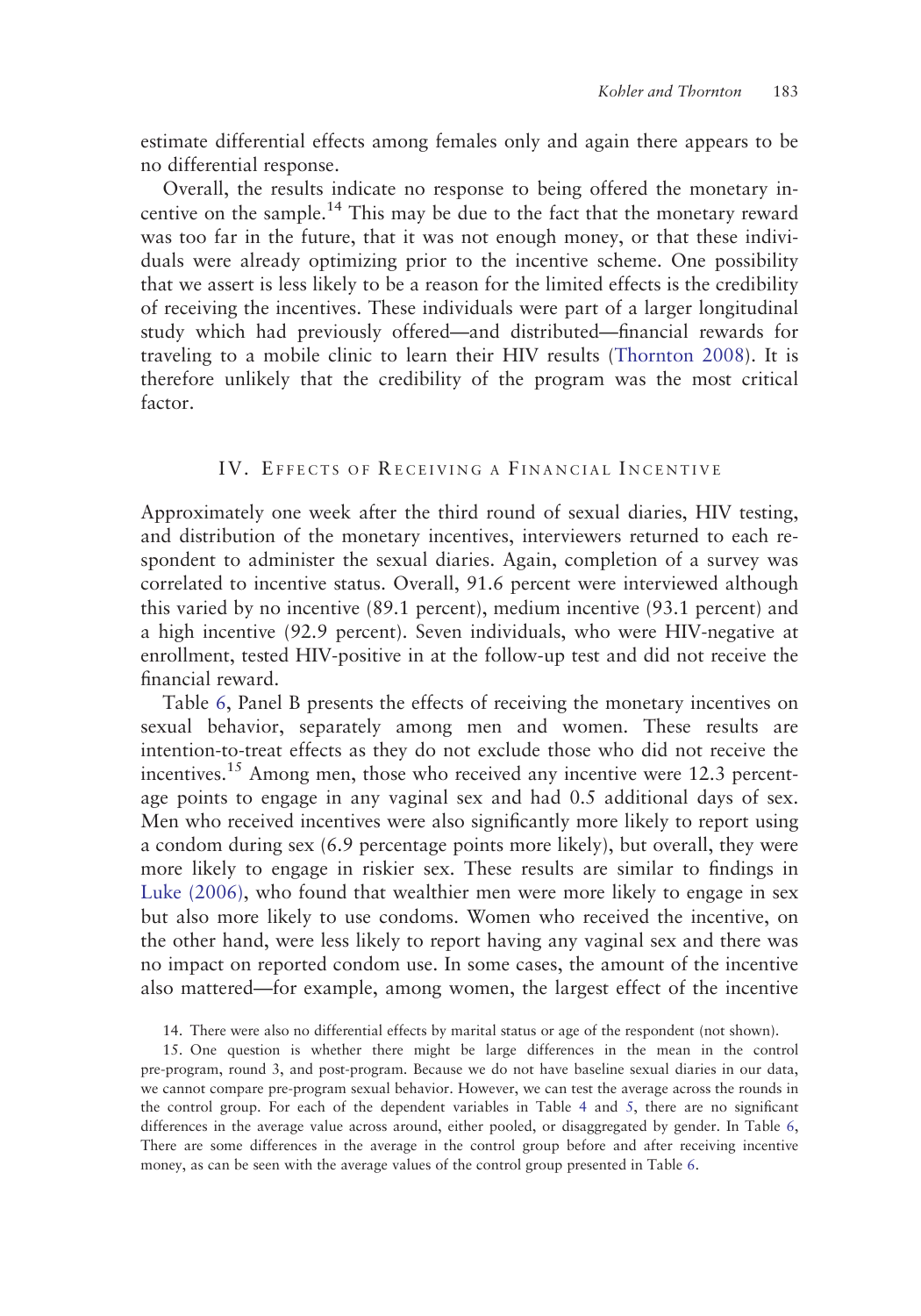| Panel A: Attrition to Round 4 Survey                          |            |                                  |                         |                       |                              |                  |             |             |
|---------------------------------------------------------------|------------|----------------------------------|-------------------------|-----------------------|------------------------------|------------------|-------------|-------------|
|                                                               | All<br>(1) | Zero Incentive<br>(2)            | Medium Incentive<br>(3) | High Incentive<br>(4) | p-value of joint test<br>(5) |                  |             |             |
| Completed Round 4                                             | 0.853      | 0.828                            | 0.854                   | 0.878                 | 0.13                         |                  |             |             |
| Panel B: Effects of Receiving an Incentive on Sexual Behavior |            |                                  |                         |                       |                              |                  |             |             |
|                                                               | Men        |                                  |                         |                       | Women                        |                  |             |             |
|                                                               |            | Any Vaginal Sex Days Vaginal Sex | Used Condom             | Safe/No Sex           | Any Vaginal Sex              | Days Vaginal Sex | Used Condom | Safe/No Sex |
|                                                               | (1)        | (2)                              | (3)                     | (4)                   | (5)                          | (6)              | (7)         | (8)         |
| Any Incentive                                                 | $0.123**$  | $0.514**$                        | $0.052*$                | $-0.090**$            | $-0.074*$                    | $-0.153$         | 0.000       | $0.067*$    |
|                                                               | [0.049]    | [0.213]                          | [0.031]                 | [0.045]               | [0.040]                      | [0.183]          | [0.030]     | [0.038]     |
| Observations                                                  | 447        | 447                              | 280                     | 447                   | 568                          | 568              | 332         | 568         |
| R-squared                                                     | 0.135      | 0.085                            | 0.135                   | 0.183                 | 0.057                        | 0.025            | 0.017       | 0.048       |
| Mean of dep var in<br>control group                           | 0.538      | 1.490                            | 0.078                   | 0.497                 | 0.644                        | 1.892            | 0.055       | 0.392       |
| Panel C: Effects of Receiving an Incentive on Sexual Behavior |            |                                  |                         |                       |                              |                  |             |             |
|                                                               | Men        |                                  |                         |                       | Women                        |                  |             |             |
|                                                               |            | Any Vaginal Sex Days Vaginal Sex | Used Condom             | Safe/No Sex           | Any Vaginal Sex              | Days Vaginal Sex | Used Condom | Safe/No Sex |
|                                                               | (1)        | (2)                              | (3)                     | (4)                   | (5)                          | (6)              | (7)         | (8)         |
| High Incentive                                                | $0.131**$  | 0.338                            | 0.041                   | $-0.092*$             | $-0.046$                     | $-0.056$         | 0.020       | 0.046       |
|                                                               | [0.056]    | [0.231]                          | [0.037]                 | [0.055]               | [0.050]                      | [0.221]          | [0.034]     | [0.045]     |
| Low Incentive                                                 | $0.115**$  | $0.688**$                        | 0.063                   | $-0.088*$             | $-0.100**$                   | $-0.243$         | $-0.019$    | $0.087*$    |
|                                                               | [0.053]    | [0.276]                          | [0.040]                 | [0.046]               | [0.044]                      | [0.205]          | [0.032]     | [0.047]     |
| Observations                                                  | 447        | 447                              | 280                     | 447                   | 568                          | 568              | 332         | 568         |
| R-squared                                                     | 0.135      | 0.089                            | 0.136                   | 0.183                 | 0.059                        | 0.026            | 0.021       | 0.049       |
| Mean of dep var in<br>control group                           | 0.538      | 1.490                            | 0.078                   | 0.497                 | 0.644                        | 1.892            | 0.055       | 0.392       |

<span id="page-19-0"></span>TABLE 6. Effect of Receiving Incentive on Reported Sexual Behavior, Round 4, HIV-Negatives

Notes: All coefficients are from OLS regressions. Control variables not shown. "Vaginal Sex" is a dummy variable equal to one if the respondent reported having had vaginal sex. "Used <sup>a</sup> Condom" is <sup>a</sup> dummy variable equal to one if the respondent reported using <sup>a</sup> condom. "Safe Sex or No Sex" is <sup>a</sup> dummy variable equal to one if the respondent either reported using <sup>a</sup> condom or reported not having sex. Each regression includes controls for whether the respondent is male, married, has some schooling, HIV status at baseline, number of living children, and distric fixed effects. Robust standard errors clustered by village, in brackets.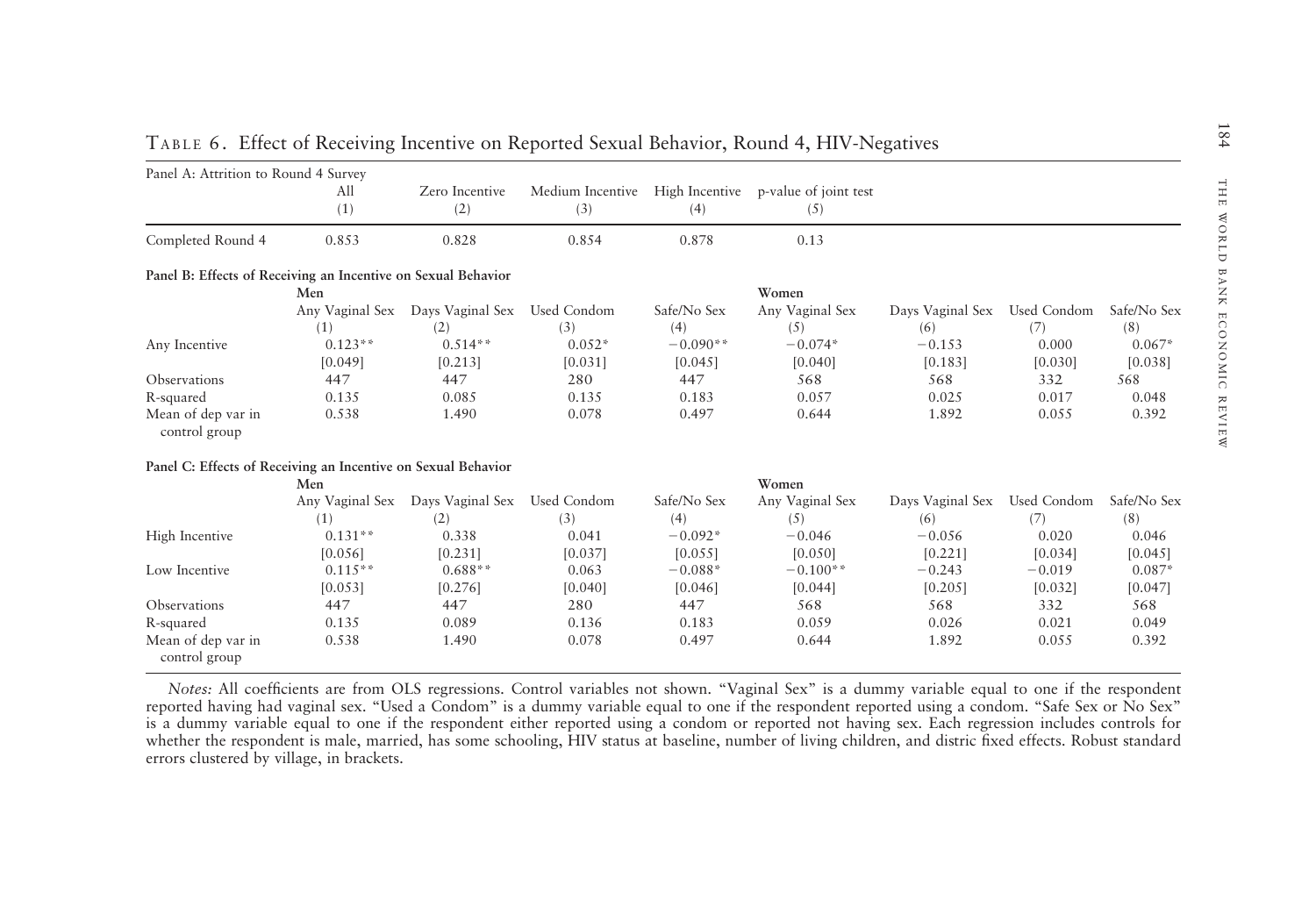was among those who received the largest incentive, rather than the mediumvalued incentive (Table [6](#page-19-0) Panel C). For men, on the other hand, there is no statistical difference between the response to high incentives and medium incentives.

Researchers and policy makers have associated the lack of financial resources among women as a determinate of riskier sexual behavior because of the monetary transfers they receive from men [\(Dupas 2009](#page-23-0); [Hallman 2004](#page-23-0); [Halperin](#page-23-0) [and Epstein 2004;](#page-23-0) [Robinson and Yeh 2009](#page-24-0); [Shelton and others 2005;](#page-24-0) [Wines](#page-25-0) [2004](#page-25-0); [Wojcicki 2002](#page-25-0)). Similarly, researchers have hypothesized a positive relationship between male wealth and unsafe sexual behavior because men with higher incomes can afford to purchase riskier sex (e.g., [Gertler and others](#page-23-0) [2005](#page-23-0); Luke  $2006$ .<sup>16</sup> Evidence quantifying the effects of income transfers on sexual behavior among men and women, however, is limited, and often confounded by omitted variables that bias causal estimates.<sup>17</sup>

There could be several mechanisms through which receiving the financial incentive affected sexual behavior among both the men and women. First, the money could have been directly used by the men to purchase risky sex, and the money could have been used by the women to substitute for "selling" risky sex. Another possible mechanism for men is that the incentive may have been a signal that the individual was HIV-negative. If everyone in the village knew about the incentives program, a man could use the earning of the incentive as an indication that he was not infected. Ironically, this could have resulted in an increase in risky sex. How exactly the money affected sexual behavior is worth exploring in future research.<sup>18</sup>

#### V. CONCLUSION

This paper presents the results from a conditional cash transfer program in rural Malawi where individuals were offered financial rewards to maintain their HIV status for approximately one year. We find no overall significant or substantial effects of being offered the reward on subsequent self-reported sexual behavior. Despite the fact that self-reports might be biased towards

16. The relationship between income and HIV has been studied in other settings. For example, research has found a positive correlation between household assets and HIV or early adult mortality ([de](#page-22-0) [Walque 2006;](#page-22-0) [Shelton and others 2005](#page-24-0); [Yamano and Jayne 2004\)](#page-25-0). Alternatively, wealthier men might have higher returns to safe sex.

17. Several exceptions include [Duflo and others \(2006\),](#page-23-0) who find that Kenyan girls receiving free school uniforms were less likely to become pregnant, [Baird and others \(2010\),](#page-22-0) who find that direct payments of secondary school fees lead to significant declines in early marriage, teenage pregnancy, and self-reported sexual activity, and Yeh (2009), who finds that health shocks lead Kenyan prostitutes to engage in riskier sexual behavior.

18. It is worth briefly mentioning that to the extent that self-reported sexual behavior may introduce measurement error leading to an attenuation of results–consistent with the results in Tables [4](#page-14-0) and [5](#page-16-0), the fact that we find effects in the last round help to mitigate the concern that self-reports are dramatically mismeasured or random answers.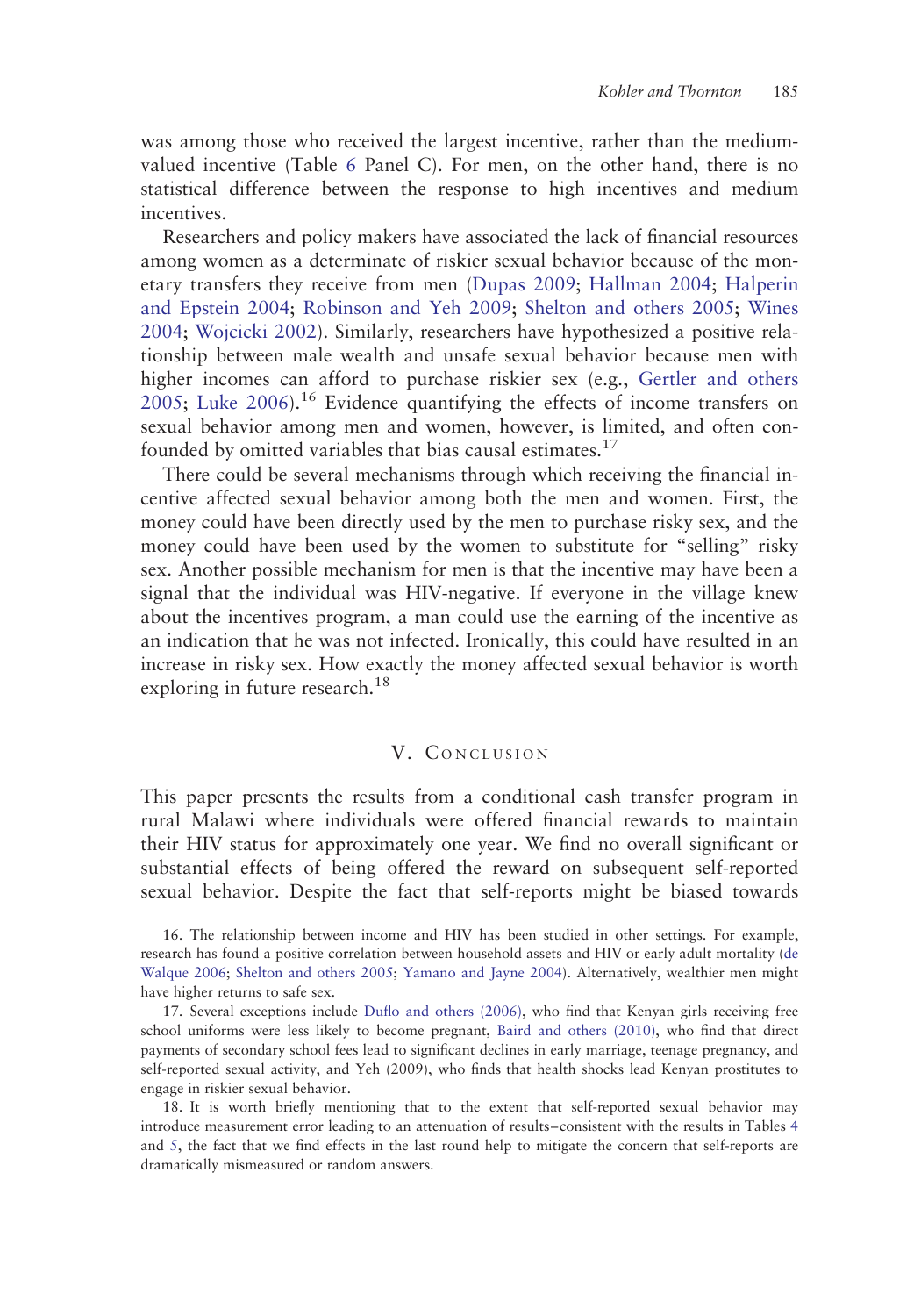individuals overreporting safe sexual behavior, we estimate small and statistically insignificant point estimates. Moreover, we find no evidence of possibly heterogeneous effects where incentives would affect sexual behavior among the more educated or the poorer individuals, and there is no evidence for differential effects according to female bargaining power. There is also no evidence that the largest incentive payments—which are equivalent to approximately four months of income for the average respondent in our study—have an effect on sexual behaviors. These findings of our study are in sharp contrast to some recent press reports and published findings of related conditional cash transfer programs that claim to document the effectiveness of conditional cash transfer programs for HIV prevention (e.g., [deWalque and others 2011;](#page-23-0) [World Bank](#page-25-0) [2010b\)](#page-25-0).

The findings of this paper add to the literature on conditional cash transfers and HIV prevention in two important ways. First, the finding of no impact of the financial reward on sexual behavior speaks to the design of future CCTs related to sexual transmitted diseases. The success of CCTs in promoting behavior change in other contexts has varied, often depending on the specific setting, design, and implementation [\(Filmer and Schady 2009;](#page-23-0) [Fiszbein and](#page-23-0) [Schady 2009](#page-23-0)). In particular, the effectiveness of a CCT program is dependent onthe particular target population, conditions, enforcement, credibility, and payment levels. The lessons from this evaluation can thus help in the design of future evaluations and CCT programs and for understanding sexual behavior more generally. For example, it seems plausible that rewards offered in more frequent intervals over the year might be more effective in affecting sexual behavior than a one time reward offered in one year. In addition, it might be useful targeting individuals who are in less stable sexual relationships or who are more at risk such as unmarried adolescents.

Second, our study finds large and significant effects approximately one week after receiving the incentives money. Men who received money were 12 percentage points more likely to have vaginal sex and had approximately 0.5 days more of sex. While condom use among these men increased (by 5 percentage points), on net risky sex increased by 9 percentage points. On the other hand, women were 6.7 percentage points less likely to have engaged in risky sexual sex. Hence, sexual behaviors are clearly responsive to cash payments, possibly because of the income effect resulting from these payments, and the behavioral responses to receiving cash payments differ between men and women. These findings help to further quantify how men and women respond to money and raiseadditional important questions. Is there an increase in risky sex among men due to the fact that they purchase risky sex, or is increase in income a signal to women that the men were HIV-negative? Did the men spend money on items that increased their level of attraction (such as purchasing new clothes or soap)? Additional investigation into the response of men and women to cash transfers is warranted. In particular, if giving men money increases their risky sex, then studies that pay respondents may actually increase the risky sex in the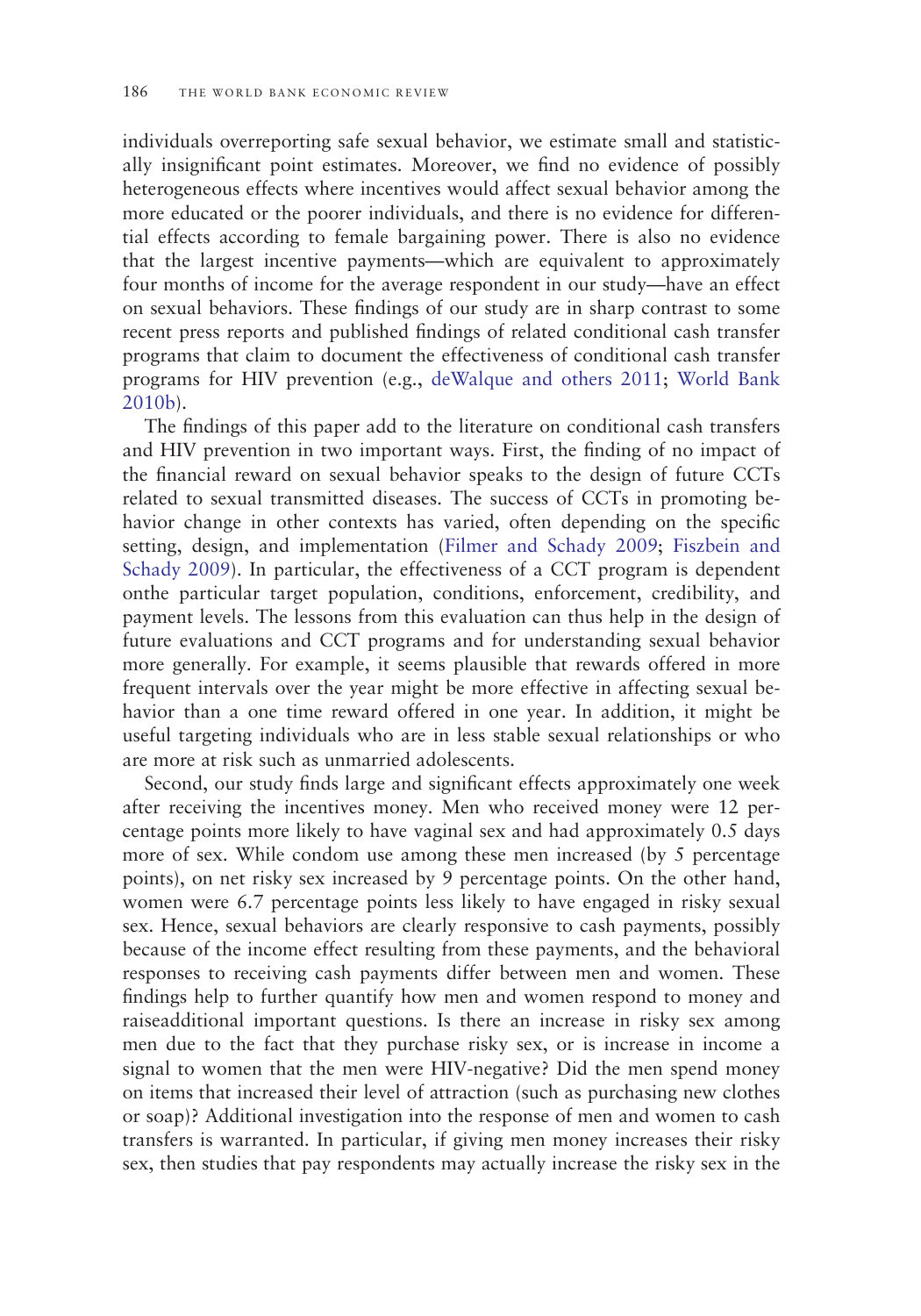<span id="page-22-0"></span>study. This is related to work by [Oster \(2007\),](#page-24-0) who finds a strong relationship between exports and HIV prevalence rates.

There are several arguments that have been posed for and against offering incentives for individuals to stay HIV-negative. The arguments against largely fall into two categories: ethics and efficacy. Concerns about coercion or equity have been raised by ethicists, which are somewhat parallel to arguments against other CCT programs and merit scholarships ([Wadman 2008](#page-24-0)). In this sample, the HIV-positives were also given incentives for maintaining their own status, and given rewards for maintaining their partner's status. While we saw no large effects of the reward, this particular design might help to get around concerns of ethics. In terms of the effect of the program, while we found no effect, we hope that the lessons learned will guide future program design. To the extent that there are social externalities of HIV, offering rewards might help to reduce the epidemic. If individuals can be incentivized during risky stages of life, then such a cash transfer program could be cost effective. The result that money can be protective for women is encouraging; however, that men receiving money practiced riskier sex calls for caution in scaling up these types of programs, as well as other poverty assistance programs.

#### **REFERENCES**

- Anglewicz, P., J. Adams, F. Obare, H. P. Kohler, and S. Watkins. 2009. "The Malawi Diffusion and Ideational Change Project 2004–06: Data Collection, Data Quality and Analyses of Attrition." Demographic Research 20(21): 503 –540.
- Anglewicz, P., and H. P. Kohler. 2009. "Overestimating HIV Infection: The Construction and Accuracy of Subjective Probabilities of HIV Infection in Rural Malawi." Demographic Research 20(6): 65 – 96.
- Baird, S., E. Chirwa, C. McIntosh, and B. Özler. 2010. "The short-term impacts of a schooling conditional cash transfer program on the sexual behavior of young women." Health Economics 19(S1): 55–68.
- Bernheim, B. D., and B. Rangel. 2004. "Addiction and Cue-Triggered Decision Processes." American Economic Review 94(5): 1558–1590.
- Bertozzi, S., N. S. Padian, J. Wegbreit, L. M. DeMaria, B. Feldman, H. Gayle, J. Gold, R. Grant, and M. T. Isbell. 2006. "HIV/AIDS Prevention and Treatment." In D. T. Jamison, J. G. Breman, A. R. Measham, G. Alleyne, M. Claeson, D. B. Evans, P. Jha, A. Mills, and P. Musgrove, eds., Disease Control Priorities in Developing Countries, 2nd ed. Oxford: Oxford University Press.
- Charness, G., and U. Gneezy. 2009. "Incentives to Exercise." Econometrica 77(3): 909–931.
- de Janvry, A., F. Finan, E. Sadoulet, D. Nelson, K. Lindert, B. de la Briére, and P. Lanjouw. 2005. "Brazil's Bolsa Escola Program: The Role of Local Governance in Decentralized Implementation." Social Protection Discussion Paper 0542, World Bank, Washington, D.C.
- de Janvry, A., and E. Sadoulet. 2006. "Making Conditional Cash Transfer Programs More Efficient: Designing for Maximum Effect of the Conditionality." World Bank Economic Review 20(1): 1-29.
- de Walque, D. 2006. "Who gets AIDS and how? The determinants of HIV infection and sexual behaviors in Burkina Faso, Cameroon, Ghana, Kenya and Tanzania." World Bank Policy Research Working Paper No. 3844.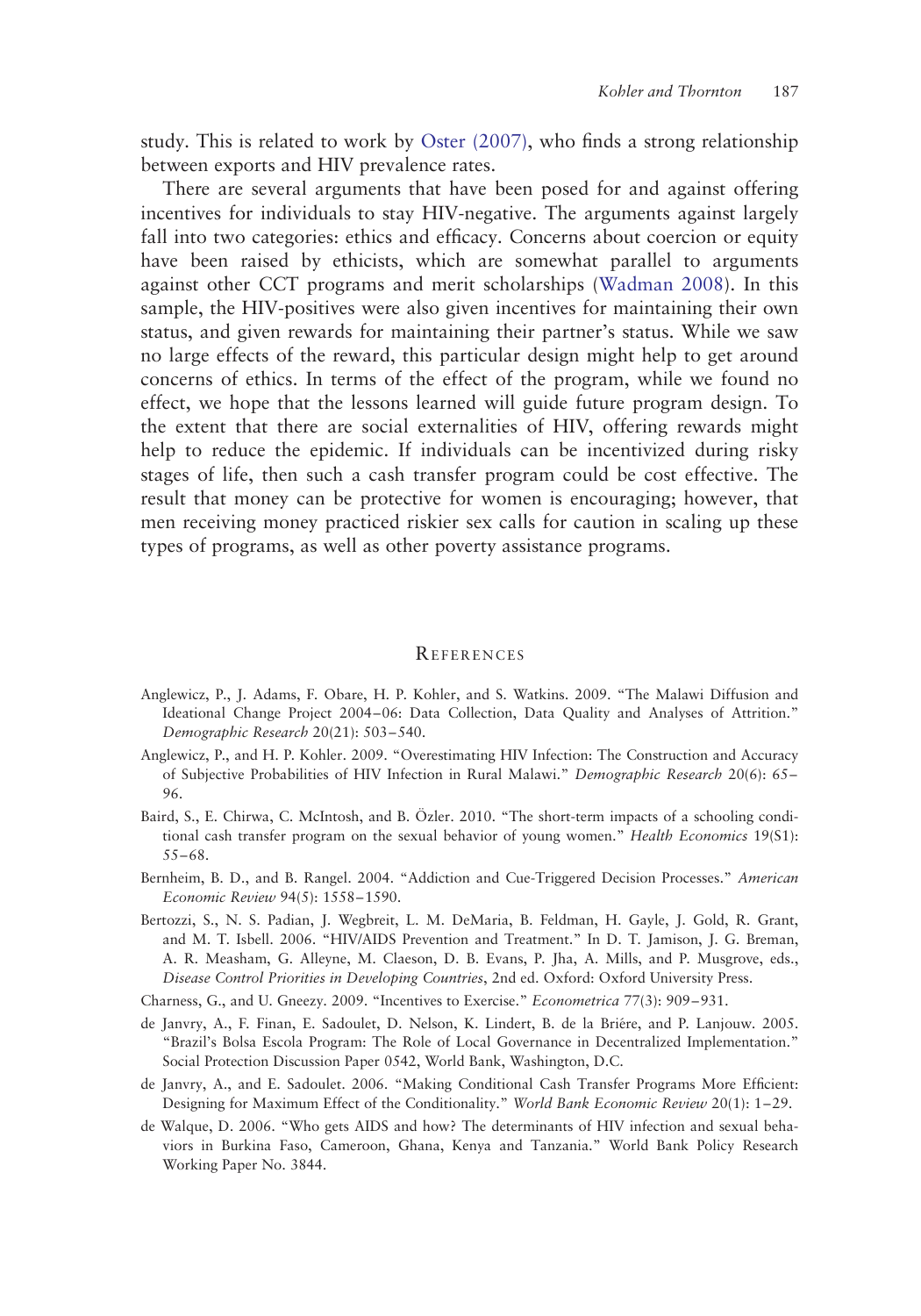- <span id="page-23-0"></span>de Walque, D., W. H. Dow, R. Nathan, and C. A. Medlin. 2011. "Evaluating Conditional Cash Transfers to prevent HIV and other sexually transmitted infections (STIs) in Tanzania." Paper presented at the Annual Meeting of the Population Association of America, Washington, D.C., March 31 –April 2, 2011.
- Delavande, A., and H. P. Kohler. 2009. "Subjective Expectations in the Context of HIV/AIDS in Malawi." Demographic Research 20(31): 817–874.
	- ———. "The impact of HIV Testing on Subjective Expectations and Risky Behavior in Malawi." Demography (forthcoming).
- Duflo, E., P. Dupas, M. Kremer, and S. Sinei. 2006. "Education and HIV/AIDS Prevention: Evidence from a Randomized Evaluation in Western Kenya." World Bank Policy Research Working Paper No. 4024.
- Dugger, C. W. 2010. "African Studies Give Women Hope in H.I.V. Fight." New York Times, July 19, 2010.
- Dupas, P. 2011. "Do Teenagers Respond to HIV Risk Information? Evidence from a Field Experiment in Kenya." American Economic Journal: Applied Economics 3(34): 1 –34.
- Filmer, D., and N. Schady. 2009. "Are there diminishing returns to transfer size in conditional cash transfers?" World Bank Policy Research Working Paper No. 4999.
- Fiszbein, A., and N. Schady. 2009. Conditional Cash Transfers Reducing Present and Future Poverty. Washington, D.C.: World Bank Publications.
- Fudenberg, D., and D. K. Levine. 2006. "A Dual-Self Model of Impulse Control." American Economic Review 96(5): 1449–1476.
- Galarraga, O., and P. Gertler. 2010. "Cash and a brighter future: The effect of conditional transfers on adolescent risk behaviors: Evidence from urban Mexico." Unpublished manuscript.
- Gertler, P., M. Shah, and S. M. Bertozzi. 2005. "Risky Business: The Market for Unprotected Commercial Sex." Journal of Political Economy 113(3): 518–550.
- Giné, X., J. Goldberg, D. Silverman, and D. Yang. 2010. "Revising Commitments: Time Preference and Time-Inconsistency in the Field." Unpublished manuscript, Department of Economics, University of Michigan, Ann Arbor, MI.
- Gine´, X., D. Karlan, and J. Zinman. 2009. "Put Your Money Where Your Butt Is: A Commitment Contract for Smoking Cessation." World Bank Policy Research Working Paper No. 4985.
- Goldberg, J. 2010. "Kwacha gonna do? Experimental Evidence about Labor Supply in Rural Malawi." Unpublished manuscript, Department of Economics and Ford School of Public Policy, University of Michigan, Ann Arbor, MI.
- Gruber, J., and B. Koszegi. 2001. "Is Addiction 'Rational'? Theory and Evidence." The Quarterly Journal of Economics 116(4): 1261–1303.
- Gul, F., and W. Pesendorfer. 2001. "Temptation and Self-Control." Econometrica 69(6): 1403–1435.
- ———. 2004. "Self-Control and the Theory of Consumption." *Econometrica* 72(1): 119–158.
	- -. 2007. "Harmful Addiction." Review of Economic Studies 74(1): 147-172.
- Hallman, K. 2004. "Socioeconomic Disadvantage and Unsafe Sexual Behaviors Among Young Women and Men in South Africa." Policy Research Division Working Paper No. 190. New York: Population Council.
- Halperin, D., and H. Epstein. 2004. "Concurrent sexual partnerships help to explain Africa's high HIV prevalence: Implications for prevention." Lancet 364: 4 –6.
- Jack, A. 2010. "HIV cut in Africa by paying teenagers." Financial Times, July 19, 2010.
- Lagarde, M., A. Haines, and N. Palmer. 2007. "Conditional cash transfers for improving uptake of health interventions in low and middle-income countries: A systematic review." Journal of American Medical Association 298(16): 1900–1910.
- Laibson, D. 1997. "Golden Eggs and Hyperbolic Discounting." Quarterly Journal of Economics 112(2): 443–477.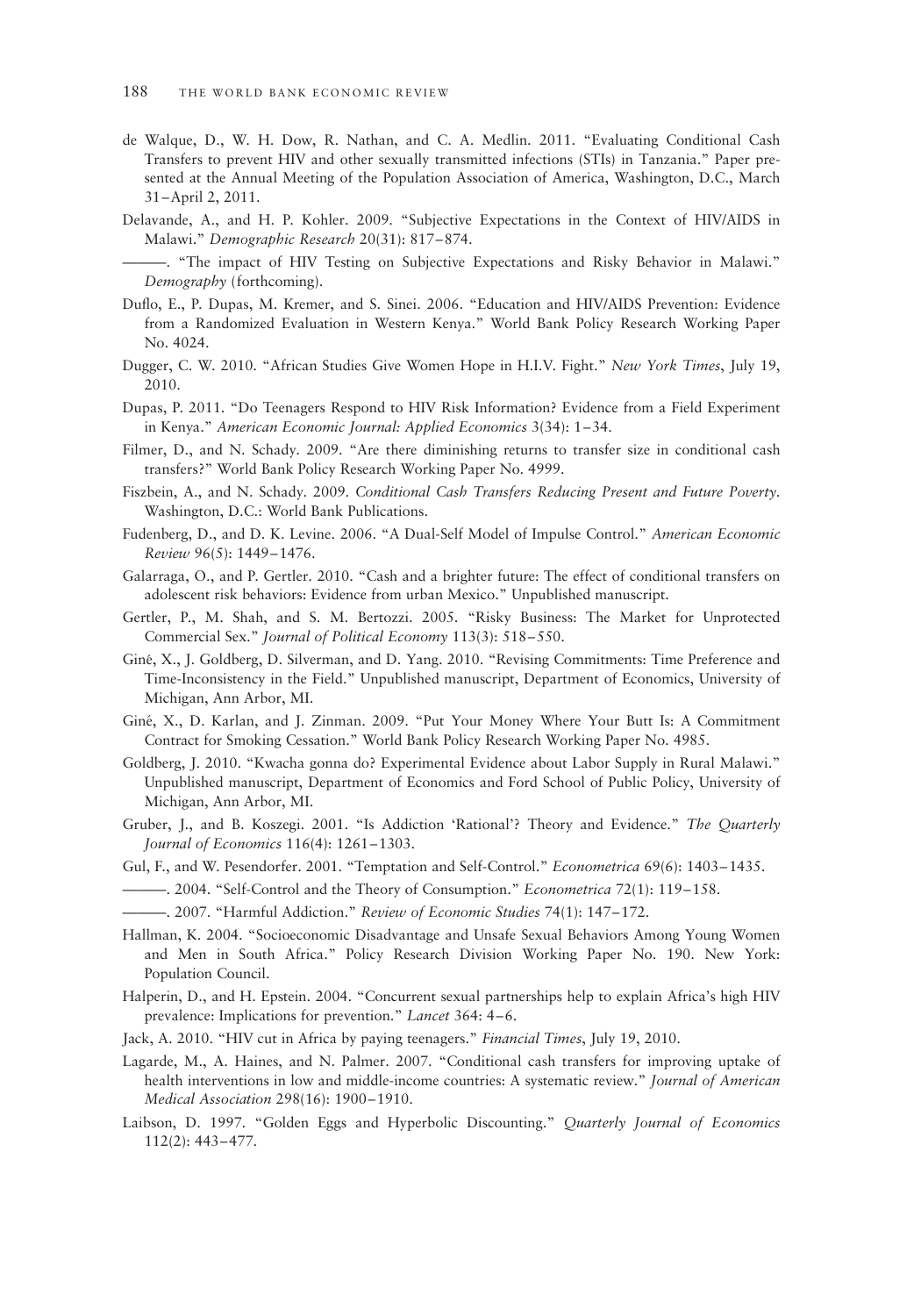- <span id="page-24-0"></span>Levy, S. 2006. Progress Against Poverty: Sustaining Mexico's PROGRESA-Oportunidades Program. Washington, D.C.: Brookings Institution Press.
- Lindert, K., E. Skoufias, and J. Shapiro. 2006. "Redistributing Income to the Poor and the Rich: Public Transfers in Latin America and the Caribbean." Washington, D.C.: World Bank, SP Discussion Paper No. 0605.
- Luke, N. 2006. "Are Wealthy Sugar Daddies Spreading HIV?: Exploring Economic Status, Informal Exchange, and Sexual Risk in Kisumu, Kenya." Paper presented at the Annual Meetings of the Population Association of America, Los Angeles, CA, March 30–April 1, 2006.
- Maluccio, J., and R. Flores. 2005. Impact evaluation of a conditional cash transfer program: The Nicaraguan Red de Protección Social. Washington, D.C.: International Food Policy Research Insitute.
- McCoy, S. I., R. A. Kangwende, and N. S. Padian. 2010. "Behavior Change Interventions to Prevent HIV Infection among Women Living in Low and Middle Income Countries: A Systematic Review." AIDS and Behavior 44(3): 469–482.
- Mensch, B., P. Hewett, R. Gregory, and S. Helleringer. 2008. "Sexual Behavior and STI/HIV Status Among Adolescents in Rural Malawi: An Evaluation of the Effect of Interview Mode on Reporting." Studies in Family Planning 39: 321–334.
- Obare, F., P. Fleming, P. Anglewicz, R. Thornton, F. Martinson, A. Kapatuka, M. Poulin, S. C. Watkins, and H. P. Kohler. 2009. "Acceptance of Repeat Population-based Voluntary Counseling and Testing for HIV in Rural Malawi." Sexually Transmitted Infections 85(2): 139–144.
- O'Donoghue, T., and M. Rabin. 1999. "Doing It Now or Later." American Economic Review 89(1): 103–124.
- ———. 2001. "Choice and Procrastination." Quarterly Journal of Economics 116(1): 121–160.
- Oster, E. 2007. "HIV and sexual behavior change: Why not Africa." NBER Working Paper #13049.
- Over, M. 2010. "Incentives Offer New Hope for Preventing HIV Infections (Postcard from Vienna)." Global Health Policy Blog, Center for Global Development, July 21, 2010.
- Philipson, T. J., and R. A. Posner. 1995. "A Theoretical and Empirical-Investigation of the Effects of Public-Health Subsidies for STD Testing." Quarterly Journal of Economics 110(2): 445-474.
- Robinson, J., and E. Yeh. 2009. "Transactional Sex as a Response to Risk in Western Kenya." World Bank Policy Research Working Paper No. 4867.
- Sana, M., and A. Weinreb. 2008. "Insiders, Outsiders, and the Editing of Inconsistent Survey Data." Sociological Methods Research 36(4): 515–541.
- Shelton, J. D., M. M. Cassell, and J. Adetunji. 2005. "Is poverty or wealth at the root of HIV?" Lancet 366(9491): 1057–1058.
- Thornton, R. L. 2008. "The Demand for Learning HIV Status and the Impact on Sexual Behavior: Evidence from a Field Experiment." American Economic Review 98(5): 1829–1863.
- Volpp, K. G., L. K. John, A. B. Troxel, L. Norton, J. Fassbender, and G. Loewenstein. 2008a. "Financial Incentive-Based Approaches for Weight Loss: A Randomized Trial." Journal of the American Medical Association 300(22): 2631–2637.
- Volpp, K. G., G. Loewenstein, A. B. Troxel, J. Doshi, M. Price, M. Laskin, and S. E. Kimmel. 2008b. "A test of financial incentives to improve warfarin adherence." BMC Health Services Research 8(1): 272.
- Volpp, K. G., A. B. Troxel, M. V. Pauly, H. A. Glick, A. Puig, D. A. Asch, R. Galvin, J. Zhu, F. Wan, J. DeGuzman, E. Corbett, J. Weiner, and J. Audrain-McGovern. 2009. "A randomized, controlled trial of financial incentives for smoking cessation." New England Journal of Medicine 60(7): 699–709.
- Wadman, M. 2008. "Payments in planned HIV trial raise ethical concerns." Nature Medicine 14(6): 593.
- Whiteside, M. 1998. "When the whole is more than the sum of the parts: The effect of cross-border interactions on livelihood security in southern Malawi and northern Mozambique." Report for Oxfam GB.